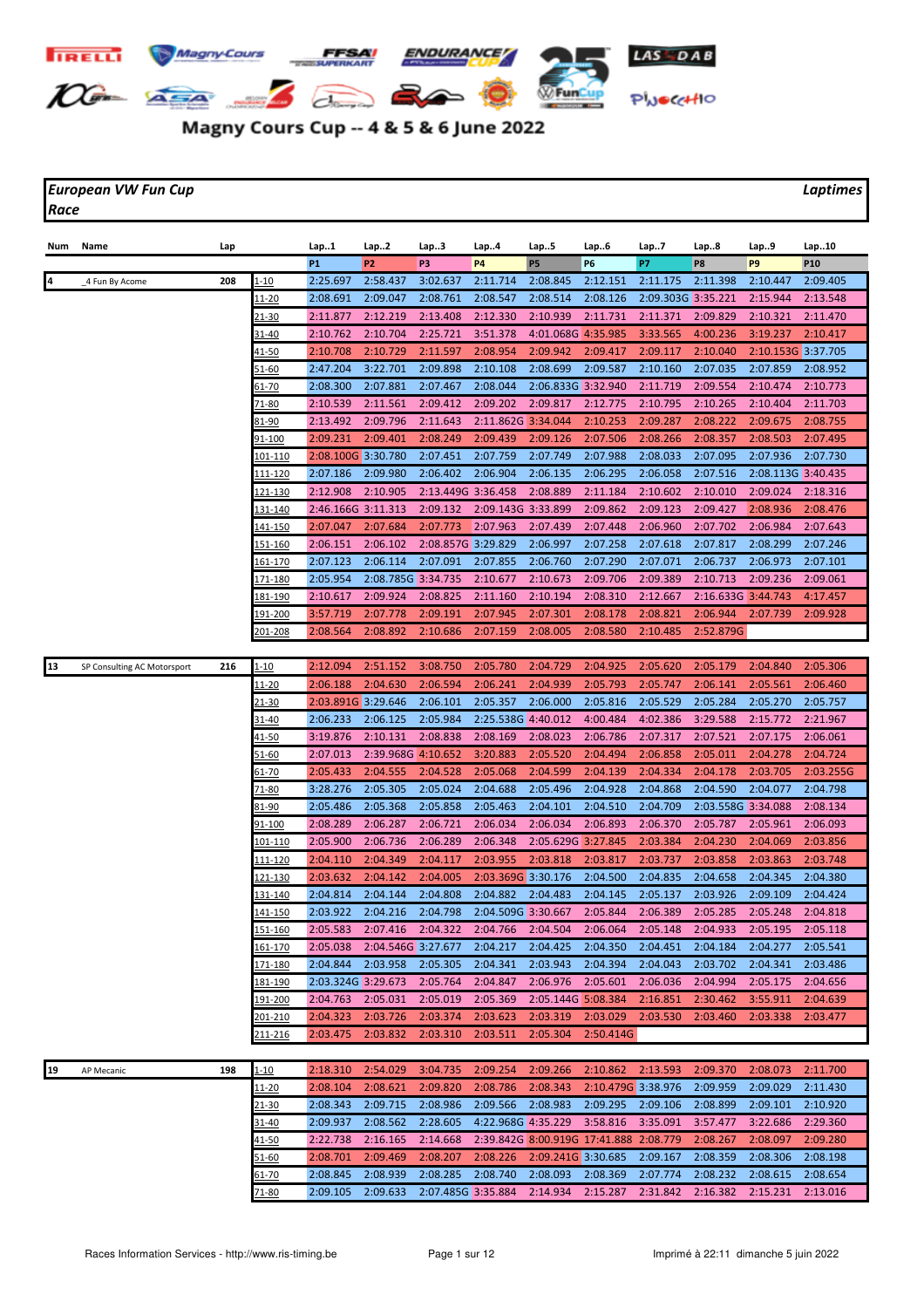|             |                         |     | 81-90                        | 2:13.970                       | 2:30.277           | 2:16.584             | 2:15.534             | 2:14.558             | 2:15.926             | 2:14.608             | 2:16.350             | 2:15.954G 3:40.088             |                     |
|-------------|-------------------------|-----|------------------------------|--------------------------------|--------------------|----------------------|----------------------|----------------------|----------------------|----------------------|----------------------|--------------------------------|---------------------|
|             |                         |     | 91-100                       | 2:09.160                       | 2:08.756           | 2:08.029             | 2:08.899             | 2:08.006             | 2:08.985             | 2:08.855             | 2:08.677             | 2:08.591                       | 2:10.341            |
|             |                         |     |                              |                                |                    |                      | 2:09.221             |                      |                      |                      |                      | 2:08.637                       |                     |
|             |                         |     | <u> 101-110</u>              | 2:09.142                       | 2:10.135           | 2:08.407             |                      | 2:09.116             | 2:08.473             | 2:08.214G 3:30.329   |                      |                                | 2:08.643            |
|             |                         |     | <u> 111-120</u>              | 2:08.856                       | 2:08.524           | 2:08.944             | 2:09.013             | 2:09.257             | 2:08.154             | 2:08.561             | 2:08.038             | 2:07.980                       | 2:07.853            |
|             |                         |     | <u>121-130</u>               | 2:07.406                       | 2:07.608           | 2:08.588             | 2:09.471             | 2:08.459             | 2:08.511             | 2:08.785             | 2:07.272G 3:39.573   |                                | 2:14.830            |
|             |                         |     | 131-140                      | 2:15.056                       | 2:14.441           | 2:12.876             | 2:12.011             | 2:13.154             | 2:12.606             | 2:13.383             | 2:12.735             | 2:12.501                       | 2:12.015            |
|             |                         |     | <u>141-150</u>               | 2:11.399                       | 2:11.024           | 2:10.190             | 2:12.644             | 2:24.249G 3:32.381   |                      | 2:08.843             | 2:08.646             | 2:09.536                       | 2:07.827            |
|             |                         |     | <u> 151-160</u>              | 2:07.560                       | 2:08.570           | 2:09.081             | 2:08.584             | 2:09.115             | 2:07.932             | 2:07.561             | 2:09.448             | 2:08.056                       | 2:09.100            |
|             |                         |     | 161-170                      | 2:07.615                       | 2:07.399           | 2:07.981             | 2:08.074             | 2:08.085             | 2:07.942G 3:34.018   |                      | 2:08.956             | 2:08.455                       | 2:08.747            |
|             |                         |     | 171-180                      | 2:09.384                       | 2:10.849           | 2:08.615             | 2:08.077             | 2:07.980             | 2:07.771             | 2:07.459             | 2:11.088             | 2:10.951                       | 3:47.678G           |
|             |                         |     | 181-190                      | 4:47.194                       | 3:58.415           | 2:12.067             | 2:12.955             | 2:12.934             | 2:13.478             | 2:13.765             | 2:12.302             | 2:11.571                       | 2:11.630            |
|             |                         |     |                              |                                |                    |                      |                      |                      |                      |                      |                      |                                |                     |
|             |                         |     | 191-198                      | 2:11.597                       | 2:13.202           | 2:12.889             | 2:12.098             | 2:12.561             | 2:11.431             | 2:12.795             | 2:51.632G            |                                |                     |
|             |                         |     |                              |                                |                    |                      |                      |                      |                      |                      |                      |                                |                     |
| 27          | <b>CG Racing</b>        | 207 | 1-10                         | 2:20.495                       | 2:56.489           | 3:03.563             | 2:09.659             | 2:11.534             | 2:10.663             | 2:13.140             | 2:10.777             | 2:10.907                       | 2:11.180            |
|             |                         |     | 11-20                        | 2:11.235                       | 2:09.334           | 2:10.365             | 2:09.691             | 2:10.228             | 2:11.010             | 2:10.070             | 2:09.558G 3:46.232   |                                | 2:14.460            |
|             |                         |     | 21-30                        | 2:14.307                       | 2:14.533           | 2:14.645             | 2:14.369             | 2:13.483             | 2:13.686             | 2:13.745             | 2:14.335             | 2:15.917                       | 2:15.153            |
|             |                         |     | 31-40                        | 2:13.042                       | 2:13.064           | 2:26.916             | 3:12.184G 4:27.455   |                      | 3:58.513             | 3:34.273             | 3:58.001             | 3:22.300                       | 2:11.433            |
|             |                         |     | <u>41-50</u>                 | 2:12.806                       | 2:09.985           | 2:12.578             | 2:10.770             | 2:11.968             | 2:09.347             | 2:10.626             | 2:10.503             |                                | 2:13.189G 2:42.644G |
|             |                         |     | 51-60                        | 3:47.272                       | 3:19.962           | 2:09.584             | 2:09.468             | 2:08.950             | 2:09.467             | 2:09.872             | 2:09.666             | 2:09.377                       | 2:09.419            |
|             |                         |     | 61-70                        | 2:09.850                       | 2:09.097           | 2:08.804             | 2:10.369             | 2:09.403             | 2:08.880             | 2:08.219G 3:40.057   |                      | 2:12.346                       | 2:11.925            |
|             |                         |     | 71-80                        | 2:12.959                       | 2:12.556           | 2:14.147             | 2:11.717             | 2:11.383             | 2:11.309             | 2:12.726             | 2:13.733             | 2:12.882                       | 2:12.373            |
|             |                         |     |                              |                                |                    |                      |                      |                      |                      |                      | 2:09.612             |                                |                     |
|             |                         |     | 81-90                        | 2:13.608                       | 2:13.367           | 2:11.824             | 2:12.057G 3:29.675   |                      | 2:10.546             | 2:11.712             |                      | 2:09.826                       | 2:10.725            |
|             |                         |     | <u>91-100</u>                | 2:10.298                       | 2:09.863           | 2:10.384             | 2:09.037             | 2:09.955             | 2:09.827             | 2:10.538             | 2:08.965             | 2:09.524                       | 2:11.346            |
|             |                         |     | 101-110                      | 2:09.038G 3:34.153             |                    | 2:10.075             | 2:09.861             | 2:10.386             | 2:10.399             | 2:10.435             | 2:09.185             | 2:09.515                       | 2:09.923            |
|             |                         |     | 111-120                      | 2:22.816                       | 2:09.858           | 2:10.737             | 2:09.511             | 2:09.961             | 2:08.968             | 2:09.908             | 2:09.934             | 2:08.558                       | 2:09.233G           |
|             |                         |     | 121-130                      | 3:49.397                       | 2:12.854           | 2:12.844             | 2:13.648             | 2:13.558             | 2:16.878             | 2:16.133             | 2:14.343             | 2:14.332                       | 2:14.465            |
|             |                         |     | 131-140                      | 2:12.622                       | 2:12.889           | 2:12.112             | 2:12.821             | 2:11.531G 3:31.326   |                      | 2:11.220             | 2:11.533             | 2:10.272                       | 2:09.867            |
|             |                         |     | <u>141-150</u>               | 2:09.761                       | 2:10.201           | 2:09.613             | 2:10.088             | 2:10.772             | 2:10.702             | 2:10.236             | 2:09.703             | 2:08.495                       | 2:08.958            |
|             |                         |     | <u>151-160</u>               | 2:10.507                       | 2:11.048           | 2:11.543             | 2:10.808             | 2:09.223             | 2:08.760G 3:42.068   |                      | 2:10.152             | 2:09.769                       | 2:08.733            |
|             |                         |     | <u>161-170</u>               | 2:09.500                       | 2:08.668           | 2:09.364             | 2:08.853             | 2:09.537             | 2:08.354             | 2:09.490             | 2:08.210             | 2:09.544                       | 2:08.871            |
|             |                         |     | 171-180                      | 2:08.999                       | 2:07.981           | 2:09.906G 3:36.123   |                      | 2:12.932             | 2:12.200             | 2:13.658             | 2:13.747             | 2:12.967                       | 2:12.387            |
|             |                         |     |                              |                                |                    |                      |                      |                      |                      |                      |                      |                                |                     |
|             |                         |     | 181-190                      | 2:12.946                       | 2:13.629           | 2:14.958             | 2:13.444             | 2:13.112             | 2:14.399G 3:37.222   |                      | 2:32.356             | 4:16.637                       | 4:00.568            |
|             |                         |     |                              |                                |                    |                      |                      |                      |                      |                      |                      |                                |                     |
|             |                         |     | 191-200                      | 2:10.307                       | 2:11.473           | 2:12.085             | 2:09.502             | 2:09.612             | 2:11.135             | 2:09.273             | 2:08.825             | 2:09.662                       | 2:10.166            |
|             |                         |     | 201-207                      | 2:11.101                       | 2:09.853           | 2:11.631             | 2:12.125             | 2:11.124             | 2:11.601             | 2:25.830G            |                      |                                |                     |
|             |                         |     |                              |                                |                    |                      |                      |                      |                      |                      |                      |                                |                     |
| 40          | VFC-Team 40             | 0   | $1 - 0$                      |                                |                    |                      |                      |                      |                      |                      |                      |                                |                     |
|             |                         |     |                              |                                |                    |                      |                      |                      |                      |                      |                      |                                |                     |
| 46          | VFC-les As du Batiment  | 0   | <u>1-0</u>                   |                                |                    |                      |                      |                      |                      |                      |                      |                                |                     |
|             |                         |     |                              |                                |                    |                      |                      |                      |                      |                      |                      |                                |                     |
|             | Nice Cars by CG Racing  | 186 | $1 - 10$                     | 35:35.629 2:06.703             |                    | 2:07.756             | 2:07.339             | 2:07.341             | 2:08.036             | 2:06.226             | 2:06.643             | 2:07.982                       | 2:07.403            |
| $\sqrt{53}$ |                         |     | <u> 11-20</u>                | 2:06.870                       | 2:06.945           | 2:05.753             | 2:06.636             | 2:07.091             | 2:06.131             | 2:06.605             | 2:06.149             | 2:05.826                       | 2:08.162G           |
|             |                         |     | 21-30                        | 3:57.644                       | 3:57.700           | 4:00.940             | 3:32.418             | 2:17.392             | 2:16.430             | 3:18.560             | 2:07.871             | 7:10.629                       | 2:07.291            |
|             |                         |     |                              |                                | 2:07.904           |                      |                      |                      |                      |                      |                      |                                | 2:06.466            |
|             |                         |     | 31-40                        | 2:07.654                       |                    | 2:09.005             | 2:07.031             | 2:09.929G 3:38.850   |                      | 2:17.884             | 3:19.600             | 2:06.438                       |                     |
|             |                         |     | 41-50                        | 2:07.162                       | 2:07.669           | 2:07.205             | 2:06.419             | 2:05.997             | 2:06.435             | 2:05.729             | 2:05.393             | 2:05.719                       | 2:07.168            |
|             |                         |     | 51-60                        | 2:06.208                       | 2:04.862G 3:31.875 |                      | 2:06.914             | 2:06.465             | 2:06.203             | 2:06.110             | 2:07.143             | 2:06.819                       | 2:06.310            |
|             |                         |     | 61-70                        | 2:06.181                       | 2:06.036           | 2:05.666             | 2:08.190             | 2:07.942             | 2:06.502             | 2:05.763             | 2:07.858             | 2:06.227                       | 2:05.895G           |
|             |                         |     | 71-80                        | 3:28.098                       | 2:05.907           | 2:05.632             | 2:05.679             | 2:05.680             | 2:05.635             | 2:05.369             | 2:06.816             | 2:05.860                       | 2:05.727            |
|             |                         |     | 81-90                        | 2:06.074                       | 2:06.296           | 2:06.121             | 2:06.345             | 2:05.900             | 2:05.292             | 2:05.314             | 2:05.288             | 2:06.400                       | 2:06.881G           |
|             |                         |     | 91-100                       | 3:29.505                       | 2:06.198           | 2:06.743             | 2:06.119             | 2:06.447             | 2:07.290             | 2:06.719             | 2:06.125             | 2:06.342                       | 2:06.559            |
|             |                         |     | 101-110                      | 2:06.795                       | 2:06.340           | 2:08.280             | 2:06.518             | 2:07.971             | 2:08.276G 3:26.865   |                      | 2:05.556             | 2:07.040                       | 2:05.867            |
|             |                         |     | <u>111-120</u>               | 2:06.289                       | 2:05.790           | 2:06.398             | 2:04.699             | 2:04.806             | 2:05.005             | 2:04.559             | 2:06.152             | 2:05.308                       | 2:07.020            |
|             |                         |     | 121-130                      | 2:05.246                       | 2:05.782           | 2:05.735             | 2:06.409             | 2:05.774G 3:42.659   |                      | 2:05.787             | 2:05.911             | 2:06.181                       | 2:06.958            |
|             |                         |     |                              |                                |                    |                      |                      |                      |                      |                      |                      |                                |                     |
|             |                         |     | <u>131-140</u>               | 2:06.035                       | 2:06.025           | 2:05.623             | 2:05.998             | 2:08.882             | 2:08.118             | 2:06.787             | 2:05.581             | 2:06.616                       | 2:05.664            |
|             |                         |     | 141-150                      | 2:05.539                       | 2:05.904           | 2:06.292             | 2:10.264G 3:25.041   |                      | 2:05.495             | 2:05.311             | 2:06.844             | 2:05.429                       | 2:05.527            |
|             |                         |     | 151-160                      | 2:05.958                       | 2:05.252           | 2:05.861             | 2:05.570             | 2:05.524             | 2:05.209             | 2:05.210             | 2:06.086             | 2:05.589                       | 2:06.082            |
|             |                         |     | 161-170                      | 2:06.114                       | 2:04.523G 3:29.621 |                      | 2:06.640             | 2:07.570             | 2:06.245             | 2:05.221             | 2:06.062             | 2:06.564                       | 2:06.182            |
|             |                         |     | 171-180                      | 2:05.861                       | 2:06.485           | 2:07.115             | 2:05.368             | 2:06.807             | 2:06.508             | 2:10.312             | 2:09.363             | 3:53.476                       | 2:09.813            |
|             |                         |     | 181-186                      | 14:45.868 4:12.527             |                    | 2:05.217             | 2:04.789             | 2:06.257             | 2:05.731G            |                      |                      |                                |                     |
|             |                         |     |                              |                                |                    |                      |                      |                      |                      |                      |                      |                                |                     |
| 114         | <b>Clubsport Racing</b> | 213 | $1 - 10$                     | 2:16.398                       | 2:55.236           | 3:04.734             | 2:08.592             | 2:07.432             | 2:08.280             | 2:09.794             | 2:08.383             | 2:07.905                       | 2:09.552            |
|             |                         |     | <u> 11-20</u>                | 2:07.307                       | 2:08.036           | 2:08.282             | 2:08.914             | 2:06.998             | 2:06.754             | 2:06.998             | 2:07.061             | 2:07.613G 3:30.481             |                     |
|             |                         |     | 21-30                        | 2:09.709                       | 2:08.607           | 2:08.379             | 2:08.217             | 2:08.253             | 2:07.565             | 2:08.042             | 2:08.754             | 2:09.644                       | 2:08.265            |
|             |                         |     |                              |                                |                    |                      |                      |                      |                      |                      |                      |                                |                     |
|             |                         |     | 31-40                        | 2:08.345                       | 2:09.474           | 2:09.482G 3:30.944   |                      | 2:24.241             | 3:56.788             | 4:01.730             | 3:33.250             | 2:16.097                       | 2:16.192            |
|             |                         |     | <u>41-50</u>                 | 3:20.281                       | 2:08.412           | 2:24.058             | 2:10.908             | 2:08.965             | 2:09.176             | 2:09.766             | 2:09.358             | 2:08.023                       | 2:08.286            |
|             |                         |     | <u>51-60</u><br><u>61-70</u> | 2:09.200G 3:32.225<br>2:06.503 | 2:09.663           | 2:39.113<br>2:08.686 | 3:21.252<br>2:07.439 | 2:07.993<br>2:06.682 | 2:08.747<br>2:06.296 | 2:07.534<br>2:06.469 | 2:08.254<br>2:06.672 | 2:09.370<br>2:07.594G 3:25.681 | 2:07.672            |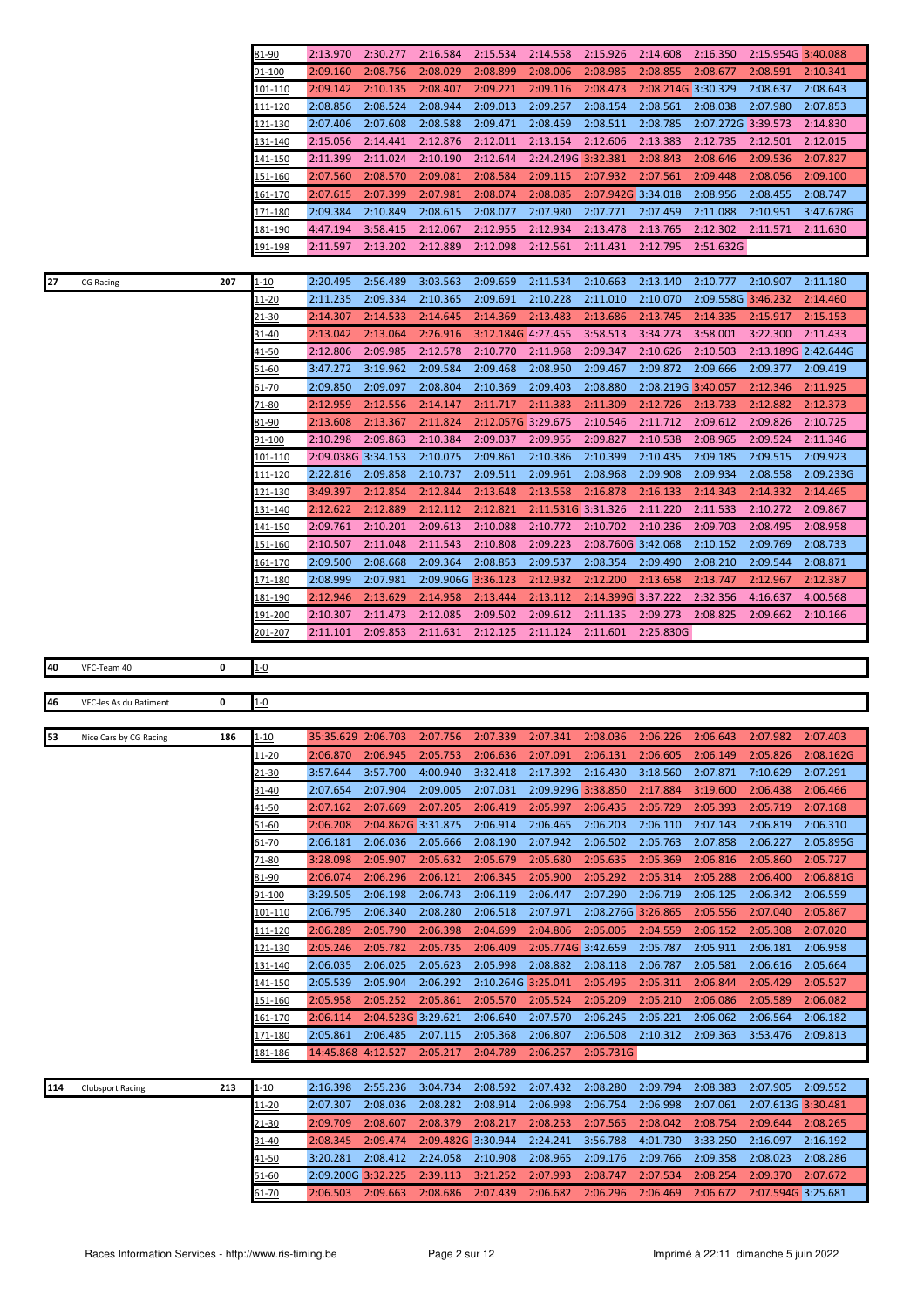|     |                         |     | 71-80              | 2:06.939             | 2:09.575             | 2:08.217                               | 2:08.361             | 2:07.592                       | 2:07.630              | 2:06.799                       | 2:07.956             | 2:07.993                     | 2:07.963             |
|-----|-------------------------|-----|--------------------|----------------------|----------------------|----------------------------------------|----------------------|--------------------------------|-----------------------|--------------------------------|----------------------|------------------------------|----------------------|
|     |                         |     | 81-90              | 2:08.338             | 2:07.616             | 2:07.794                               | 2:08.261             | 2:07.804                       | 2:07.001              | 2:07.401G 3:29.320             |                      | 2:08.679                     | 2:07.951             |
|     |                         |     | 91-100             | 2:08.440             | 2:08.114             | 2:07.723                               | 2:07.958             | 2:07.939                       | 2:07.242              | 2:07.976                       | 2:07.321             | 2:07.766                     | 2:07.242             |
|     |                         |     | 101-110            | 2:08.430             | 2:07.690             | 2:07.442                               | 2:06.339             | 2:07.401G 3:28.671             |                       | 2:07.528                       | 2:06.892             | 2:07.003                     | 2:06.994             |
|     |                         |     | <u>111-120</u>     | 2:06.659             | 2:06.482             | 2:07.295                               | 2:07.308             | 2:07.130                       | 2:07.433              | 2:05.885                       | 2:06.659             | 2:07.250                     | 2:07.247             |
|     |                         |     | <u> 121-130</u>    | 2:08.357             | 2:07.534             | 2:06.196G 3:27.014                     |                      | 2:09.219                       | 2:07.280              | 2:07.266                       | 2:09.006             | 2:06.730                     | 2:07.068             |
|     |                         |     | 131-140            | 2:07.051             | 2:07.072             | 2:06.174                               | 2:07.173             | 2:08.025                       | 2:07.945              | 2:06.687                       | 2:07.161             | 2:06.313                     | 2:06.493             |
|     |                         |     | 141-150            | 2:07.859             | 2:06.203             | 2:07.685G 3:28.916                     |                      | 2:08.004                       | 2:06.182              | 2:05.809                       | 2:06.101             | 2:06.802                     | 2:06.636             |
|     |                         |     | 151-160            | 2:06.311             | 2:06.336             | 2:07.454                               | 2:07.262             | 2:06.575                       | 2:06.881              | 2:05.858                       | 2:05.971             | 2:06.053                     | 2:05.559G            |
|     |                         |     | <u>161-170</u>     | 3:28.923             | 2:07.839             | 2:07.697                               | 2:08.041             | 2:06.923                       | 2:06.492              | 2:07.871                       | 2:07.363             | 2:06.431                     | 2:06.584             |
|     |                         |     | 171-180            | 2:07.272             | 2:07.767             | 2:06.553                               | 2:05.855             | 2:07.808                       | 2:08.033              | 2:07.254                       | 2:08.089G 3:29.498   |                              | 2:07.981             |
|     |                         |     | 181-190            | 2:07.627             | 2:06.720             | 2:05.671                               | 2:06.952             | 2:07.863                       | 2:08.076              | 2:08.655                       | 2:05.646             | 2:06.756                     | 2:16.849             |
|     |                         |     | 191-200            | 2:07.193             | 2:11.490G 3:32.206   |                                        | 2:45.050             | 4:16.552                       | 4:00.471              | 2:07.778                       | 2:07.108             | 2:06.302                     | 2:05.253             |
|     |                         |     | 201-210            | 2:06.086             | 2:06.266             | 2:05.516                               | 2:05.904             | 2:06.456                       | 2:05.919              | 2:07.341                       | 2:07.056             | 2:08.235                     | 2:08.289             |
|     |                         |     | 211-213            | 2:07.694             | 2:08.199             | 2:52.755G                              |                      |                                |                       |                                |                      |                              |                      |
|     |                         |     |                    |                      |                      |                                        |                      |                                |                       |                                |                      |                              |                      |
| 199 |                         | 214 |                    | 2:10.133             | 2:48.984             | 3:10.896                               | 2:05.161             | 2:05.685                       | 2:05.424              | 2:06.179                       | 2:06.116             | 2:05.081                     | 2:05.062             |
|     | <b>DRM</b> Credeco      |     | $1 - 10$           |                      |                      |                                        |                      | 2:04.901                       |                       |                                |                      | 2:04.811                     |                      |
|     |                         |     | <u> 11-20</u>      | 2:05.985             | 2:04.935             | 2:05.648                               | 2:05.960             |                                | 2:05.071              | 2:04.656                       | 2:05.513             |                              | 2:04.771G            |
|     |                         |     | <u>21-30</u>       | 3:26.437             | 2:06.079             | 2:05.826                               | 2:06.002             | 2:05.404                       | 2:05.195              | 2:05.761                       | 2:05.868             | 2:05.379                     | 2:04.820             |
|     |                         |     | 31-40              | 2:07.563             | 2:06.038             | 2:05.102                               | 2:05.819             | 2:07.997G 3:42.095             |                       | 3:35.648                       | 3:59.353             | 3:35.792                     | 3:56.576             |
|     |                         |     | 41-50              | 3:23.155             | 2:04.959             | 2:04.495                               | 2:05.015             | 2:05.192                       | 2:05.388              | 2:04.955                       | 2:05.149             | 2:05.067                     | 2:04.762             |
|     |                         |     | 51-60              | 2:04.969             | 3:13.394G 4:08.480   |                                        | 3:23.669             | 2:07.645                       | 2:04.842              | 2:04.892                       | 2:04.352             | 2:04.764                     | 2:05.476             |
|     |                         |     | 61-70              | 2:06.515             | 2:06.159             | 2:05.220                               | 2:05.406             | 2:05.457                       | 2:04.909              | 2:04.525                       | 2:05.473             | 2:04.694                     | 2:04.655G            |
|     |                         |     | 71-80              | 3:24.449             | 2:05.289             | 2:04.622                               | 2:05.150             | 2:05.213                       | 2:04.954              | 2:05.389                       | 2:05.169             | 2:04.654                     | 2:05.557             |
|     |                         |     | 81-90              | 2:05.134             | 2:04.829             | 2:05.185                               | 2:04.139             | 2:05.128                       | 2:04.452              | 2:04.606                       | 2:05.804             | 2:03.870G 3:25.320           |                      |
|     |                         |     | 91-100             | 2:04.700             | 2:04.748             | 2:04.948                               | 2:04.611             | 2:07.593                       | 2:04.475              | 2:03.647                       | 2:03.877             | 2:04.322                     | 2:03.726             |
|     |                         |     | 101-110            | 2:04.398             | 2:03.861             | 2:04.080                               | 2:06.104             | 2:04.641                       | 2:03.686              | 2:04.305G 3:25.644             |                      | 2:04.261                     | 2:04.706             |
|     |                         |     | <u>111-120</u>     | 2:04.402             | 2:04.096             | 2:03.430G 7:08.433                     |                      | 2:05.136                       | 2:05.123              | 2:04.667                       | 2:04.482             | 2:04.438                     | 2:04.465G            |
|     |                         |     | <u>121-130</u>     | 3:29.977             | 2:04.043             | 2:05.703                               | 2:05.552             | 2:05.789                       | 2:04.895              | 2:04.860                       | 2:04.923             | 2:04.657                     | 2:04.384             |
|     |                         |     | <u>131-140</u>     | 2:05.894             | 2:04.890             | 2:04.180                               | 2:04.688             | 2:04.239                       | 2:04.723              | 2:04.500                       | 2:04.852             | 2:04.985                     | 2:04.433             |
|     |                         |     | 141-150            | 2:04.522             | 2:03.191G 3:25.673   |                                        | 2:04.670             | 2:04.860                       | 2:04.225              | 2:04.473                       | 2:04.304             | 2:04.910                     | 2:04.744             |
|     |                         |     | 151-160            | 2:04.211             | 2:05.308             | 2:04.924                               | 2:04.789             | 2:03.986                       | 2:04.335              | 2:04.626                       | 2:04.718             | 2:04.217                     | 2:04.693             |
|     |                         |     | 161-170            | 2:04.665G 3:32.400   |                      | 2:04.597                               | 2:05.701             | 2:04.197                       | 2:03.931              | 2:04.136                       | 2:03.674             | 2:04.877                     | 2:04.398             |
|     |                         |     | 171-180            | 2:03.953             | 2:03.874             | 2:04.461                               | 2:03.748             | 2:03.782                       | 2:04.135              | 2:04.337                       | 2:03.562             | 2:03.346G 3:24.082           |                      |
|     |                         |     | 181-190            | 2:04.587             | 2:03.621             | 2:05.047                               | 2:05.389             | 2:04.811                       | 2:04.745              | 2:04.538                       | 2:04.396             | 2:04.139                     | 2:05.119             |
|     |                         |     | 191-200            | 2:04.074             | 2:04.587             | 2:05.665                               | 2:04.581G 3:30.557   |                                | 4:14.997              | 3:57.488                       | 2:05.974             | 2:04.173                     | 2:05.506             |
|     |                         |     | 201-210            | 2:04.636             | 2:04.321             | 2:04.295                               | 2:04.060             | 2:03.895                       | 2:04.344              | 2:05.161                       | 2:04.021             | 2:04.312                     | 2:04.430             |
|     |                         |     | 211-214            | 2:04.880             | 2:05.035             | 2:04.919                               | 2:50.028G            |                                |                       |                                |                      |                              |                      |
|     |                         |     |                    |                      |                      |                                        |                      |                                |                       |                                |                      |                              |                      |
|     | 201 SAFETY 1            | 0   | $1-0$              |                      |                      |                                        |                      |                                |                       |                                |                      |                              |                      |
|     |                         |     |                    |                      |                      | 2:53.087G 67:01.224 4:23.508           |                      |                                |                       |                                |                      |                              |                      |
| 202 | SAFETY 2                | 17  | $1 - 10$           | 4:56.609             |                      |                                        |                      | 4:05.481                       | 4:06.052              | 3:56.103                       |                      | 3:56.633 3:15.900G 24:09.681 |                      |
|     |                         |     | 11-17              | 4:01.710             |                      | 3:19.979G 302:12.09C 2:12.738          |                      | 4:23.573                       | 4:25.529              | 3:58.432G                      |                      |                              |                      |
|     |                         |     |                    |                      |                      |                                        |                      |                                |                       |                                |                      |                              |                      |
| 217 | <b>Clubsport Racing</b> | 206 | $1 - 10$           | 2:18.550<br>2:08.783 | 2:54.765<br>2:08.689 | 3:04.106<br>2:09.975                   | 2:09.323<br>2:10.427 | 2:09.542<br>2:07.471G 3:41.895 | 2:10.330              | 2:11.628<br>2:08.632           | 2:09.019<br>2:09.273 | 2:09.949<br>2:08.076         | 2:10.537<br>2:10.104 |
|     |                         |     | 11-20              |                      | 2:08.366             | 2:09.165                               | 2:08.193             | 2:08.395                       |                       | 2:09.002                       | 2:09.090             | 2:19.262                     | 2:08.403             |
|     |                         |     | 21-30              | 2:08.718<br>2:09.443 | 2:08.126             | 2:25.007G 5:11.428G 12:18.184 3:14.944 |                      |                                | 2:09.887              | 3:20.693                       | 2:15.215             | 2:12.400                     | 2:12.745             |
|     |                         |     | 31-40<br>41-50     | 2:13.540             | 2:12.862             | 2:13.310                               | 2:12.639             | 2:09.387G 3:37.269             |                       | 2:41.635                       | 3:50.401             | 3:21.429                     | 2:09.423             |
|     |                         |     |                    |                      |                      |                                        |                      |                                |                       |                                |                      |                              |                      |
|     |                         |     | 51-60              | 2:09.002             | 2:08.827             | 2:08.280<br>2:07.961                   | 2:08.888<br>2:10.050 | 2:10.067<br>2:08.098           | 2:08.988              | 2:09.917                       | 2:08.396             | 2:07.571<br>2:09.197         | 2:08.571             |
|     |                         |     | 61-70              | 2:08.080G 3:40.582   |                      |                                        |                      |                                | 2:08.479              | 2:07.562                       | 2:07.699             |                              | 2:07.666             |
|     |                         |     | 71-80              | 2:09.722             | 2:07.486             | 2:07.719                               | 2:07.256             | 2:09.656                       | 2:08.788              | 2:07.976                       | 2:07.446             | 2:07.494G 3:36.868           |                      |
|     |                         |     | <u>81-90</u>       | 2:09.779             | 2:09.566             | 2:14.028                               | 2:09.897             | 2:11.286                       | 2:10.412              | 2:10.393                       | 2:10.445             | 2:09.417                     | 2:11.992             |
|     |                         |     | 91-100             | 2:12.441<br>2:09.482 | 2:09.095<br>2:09.115 | 2:10.113<br>2:08.279                   | 2:09.452<br>2:07.696 | 2:10.033<br>2:07.611           | 2:10.068<br>2:08.070  | 2:08.958G 3:38.202<br>2:08.315 | 2:09.184             | 2:09.926<br>2:07.578         | 2:10.453<br>2:09.586 |
|     |                         |     | 101-110            |                      |                      |                                        |                      |                                |                       |                                |                      |                              |                      |
|     |                         |     | 111-120            | 2:08.633             | 2:09.029             | 2:08.196                               | 2:08.856             | 2:07.734G 3:37.376             |                       | 2:06.793                       | 2:07.279             | 2:08.824                     | 2:08.202             |
|     |                         |     | 121-130            | 2:08.245             | 2:06.854             | 2:07.272                               | 2:07.557             | 2:07.628                       | 2:07.720              | 2:08.514                       | 2:08.577             | 2:06.491                     | 2:07.128             |
|     |                         |     | 131-140            | 2:09.217             | 2:10.898             | 2:06.976G 3:38.184                     |                      | 2:12.061                       | 2:09.317              | 2:09.394                       | 2:09.642             | 2:09.541                     | 2:09.067             |
|     |                         |     | 141-150            | 2:11.160             | 2:09.852             | 2:09.878                               | 2:10.585             | 2:10.477                       | 2:08.552              | 2:08.637                       | 2:09.571             | 2:09.844                     | 2:10.680             |
|     |                         |     | 151-160            |                      | 2:08.326G 3:33.252   | 2:08.223                               | 2:08.459             | 2:08.293                       | 2:08.617              | 2:07.290                       | 2:07.714             | 2:07.483                     | 2:08.323             |
|     |                         |     | <u> 161-170</u>    | 2:08.329             | 2:08.712             | 2:08.473                               | 2:07.180             | 2:08.607                       | 2:09.384              | 2:07.579                       | 2:08.747             | 2:07.204G 3:33.872           |                      |
|     |                         |     | 171-180            | 2:07.641             | 2:08.915             | 2:07.535                               | 2:08.426             | 2:06.494                       | 2:06.930              | 2:07.378                       | 2:07.105             | 2:06.462                     | 2:07.268             |
|     |                         |     | 181-190            | 2:07.329             | 2:06.742             | 2:06.456                               | 2:06.621             | 2:07.239                       | 2:12.355G 4:47.408    |                                | 4:14.066             | 4:06.668                     | 2:14.417             |
|     |                         |     |                    |                      |                      |                                        |                      |                                |                       |                                |                      |                              |                      |
|     |                         |     | 191-200<br>201-206 | 2:13.574<br>2:10.283 | 2:12.369<br>2:10.212 | 2:09.989<br>2:11.028                   | 2:09.652<br>2:11.619 | 2:09.303<br>2:11.459           | 2:09.988<br>2:23.610G | 2:09.871                       | 2:09.643             | 2:10.277                     | 2:12.120             |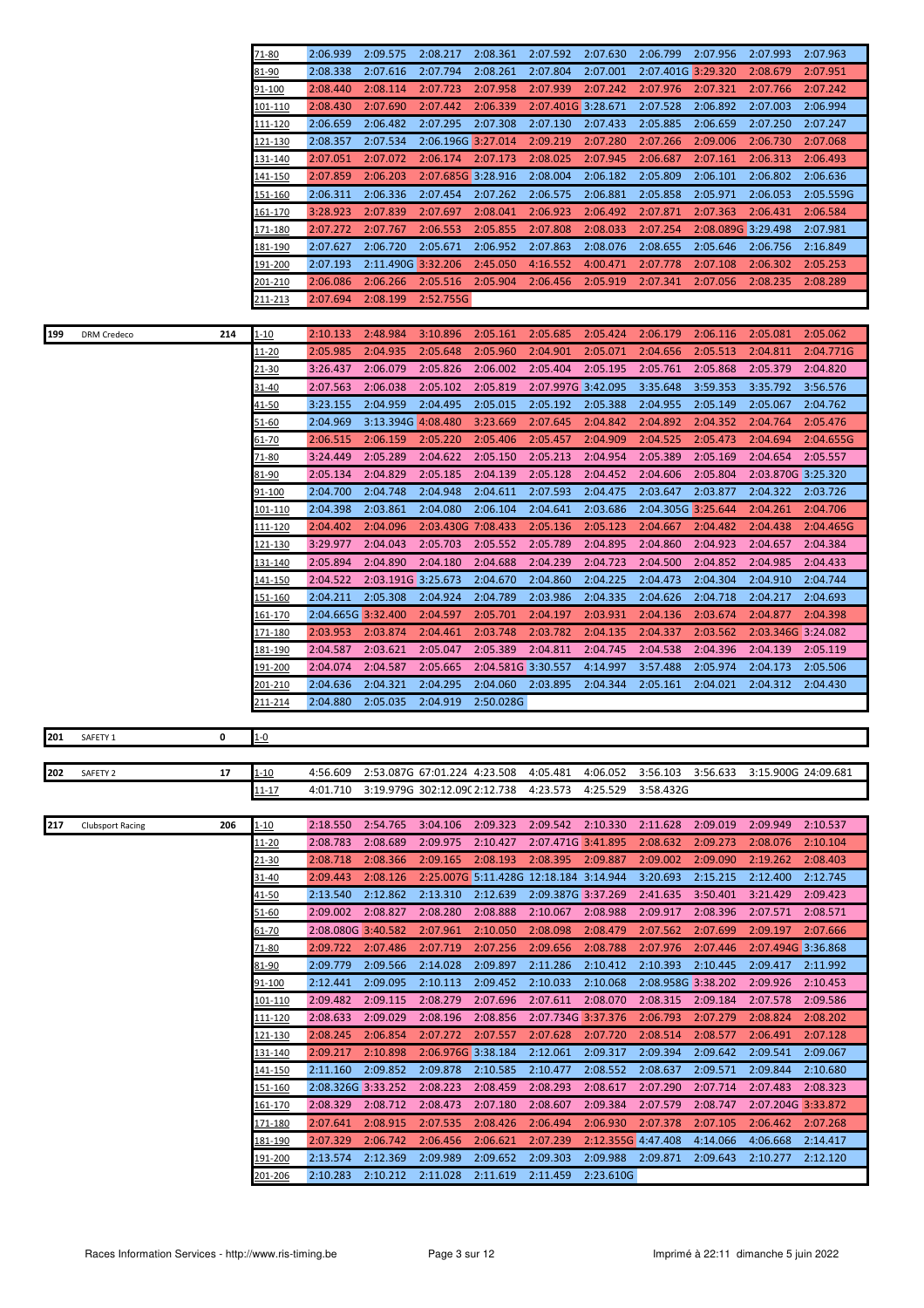| 254 | VFC-DPW Racing                | 202 | 1-10            | 2:25.993           | 2:58.837           | 3:02.355           | 2:18.138           | 2:15.858           | 2:16.004           | 2:15.759                                      | 2:15.784           | 2:16.438           | 2:15.472            |
|-----|-------------------------------|-----|-----------------|--------------------|--------------------|--------------------|--------------------|--------------------|--------------------|-----------------------------------------------|--------------------|--------------------|---------------------|
|     |                               |     | 11-20           | 2:16.735           | 2:17.852           | 2:18.657           | 2:15.654           | 2:15.916           | 2:15.274           | 2:14.266G 3:52.870                            |                    | 2:14.421           | 2:13.104            |
|     |                               |     | 21-30           | 2:18.058           | 2:13.847           | 2:13.621           | 2:13.561           | 2:15.098           | 2:13.052           | 2:13.008                                      | 2:13.351           | 2:14.480           | 2:11.707            |
|     |                               |     | 31-40           | 2:11.952           | 2:25.580G 4:09.367 |                    | 3:56.942           | 4:01.696           | 3:33.290           | 2:16.088                                      | 2:15.721           | 3:19.443           | 2:14.889            |
|     |                               |     | $41 - 50$       | 2:17.639           | 2:16.691           | 2:15.003           | 2:15.746           | 2:15.625           | 2:15.962           | 2:13.559                                      | 2:14.004           |                    | 3:21.209G 4:14.878G |
|     |                               |     | 51-60           | 3:49.850           | 2:18.512           | 2:17.879           | 2:16.353           | 2:15.932           | 2:15.354           | 2:14.792                                      | 2:15.377           | 2:15.538           | 2:17.920            |
|     |                               |     | <u>61-70</u>    | 2:15.570           | 2:15.250           | 2:13.275           | 2:14.419           | 2:14.154           | 2:13.475G 3:39.110 |                                               | 2:12.975           | 2:13.103           | 2:14.569            |
|     |                               |     |                 |                    |                    |                    |                    |                    |                    |                                               |                    |                    |                     |
|     |                               |     | 71-80           | 2:14.050           | 2:13.091           | 2:14.383           | 2:14.277           | 2:13.389           | 2:17.477           | 2:12.008                                      | 2:11.883           | 2:12.444           | 2:13.319            |
|     |                               |     | 81-90           | 2:14.094           | 2:11.564           | 2:10.930G 3:37.873 |                    | 2:13.260           | 2:14.068           | 2:13.402                                      | 2:14.582           | 2:12.295           | 2:12.285            |
|     |                               |     | 91-100          | 2:12.110           | 2:11.730           | 2:12.840           | 2:16.189           | 2:13.109           | 2:12.035           | 2:12.120                                      | 2:13.192           | 2:11.591           | 2:13.711G           |
|     |                               |     | 101-110         | 3:45.153           | 2:17.699           | 2:15.460           | 2:16.417           | 2:15.061           | 2:14.421           | 2:14.169                                      | 2:16.661           | 2:14.782           | 2:14.519            |
|     |                               |     | 111-120         | 2:14.693           | 2:14.957           | 2:14.025           | 2:14.738           | 2:16.447           | 2:14.140           | 2:14.810G 3:40.835                            |                    | 2:14.349           | 2:12.152            |
|     |                               |     | 121-130         | 2:13.186           | 2:14.678           | 2:12.372           | 2:11.545           | 2:11.753           | 2:11.609           | 2:12.549                                      | 2:10.708           | 2:11.086           | 2:11.839            |
|     |                               |     | 131-140         | 2:11.498           | 2:11.515           | 2:12.911           | 2:11.366G 3:37.216 |                    | 2:12.484           | 2:12.069                                      | 2:12.066           | 2:14.768           | 2:12.395            |
|     |                               |     | <u>141-150</u>  | 2:14.451           | 2:12.132           | 2:12.793           | 2:11.178           | 2:10.710           | 2:11.565           | 2:11.267                                      | 2:10.929           | 2:11.719           | 2:10.198            |
|     |                               |     | <u>151-160</u>  | 2:10.868           | 2:10.392G 3:40.988 |                    | 2:16.356           | 2:17.576           | 2:16.490           | 2:15.895                                      | 2:17.053           | 2:14.947           | 2:15.740            |
|     |                               |     | <u>161-170</u>  | 2:15.342           | 2:16.275           | 2:15.966           | 2:14.225           | 2:15.801           | 2:13.915           | 2:13.959                                      | 2:14.148           | 2:15.844G 3:37.730 |                     |
|     |                               |     | 171-180         | 2:12.238           | 2:11.558           | 2:12.083           | 2:12.064           | 2:14.123           | 2:12.666           | 2:12.130                                      | 2:12.460           | 2:17.631           | 2:13.584            |
|     |                               |     | 181-190         | 2:10.988           | 2:13.681G 3:55.291 |                    | 2:32.648           | 4:16.609           | 4:01.712           | 2:18.623                                      | 2:11.635           | 2:12.168           | 2:15.943            |
|     |                               |     | 191-200         | 2:11.241           | 2:12.488           | 2:11.391           | 2:11.852           | 2:12.187           | 2:12.568           | 2:12.719                                      | 2:12.262           | 2:12.782           | 2:11.142            |
|     |                               |     | 201-202         | 2:12.713           | 2:49.192G          |                    |                    |                    |                    |                                               |                    |                    |                     |
|     |                               |     |                 |                    |                    |                    |                    |                    |                    |                                               |                    |                    |                     |
| 260 | Mc Donalds Racing by Comtoyou | 210 | 1-10            | 2:15.004           | 2:53.644           | 3:06.540           | 2:10.246           | 2:07.866           | 2:07.686           | 2:10.161                                      | 2:08.613           | 2:07.496           | 2:11.045            |
|     |                               |     | 11-20           | 2:06.625           | 2:07.301           | 2:08.246           | 2:07.914           | 2:06.581           | 2:06.645           | 2:06.901                                      | 2:06.323           | 2:06.916           | 2:06.350G           |
|     |                               |     |                 |                    |                    |                    |                    | 2:23.430           |                    |                                               |                    |                    |                     |
|     |                               |     | 21-30           | 3:39.211           | 2:13.744           | 2:12.421           | 2:11.086           |                    | 2:12.110           | 2:12.517                                      | 2:10.608           | 2:10.317           | 2:11.560            |
|     |                               |     | 31-40           | 2:11.361           | 2:09.794           | 3:12.639G 4:04.912 |                    | 3:56.851           | 4:01.403           | 3:32.947                                      | 2:17.861           | 2:16.105           | 3:18.554            |
|     |                               |     | <u>41-50</u>    | 2:07.382           | 2:07.825           | 2:07.978           | 2:07.964           | 2:07.921           | 2:07.898           | 2:07.464                                      | 2:06.534           | 2:06.678           | 2:07.358            |
|     |                               |     | <u>51-60</u>    | 2:37.332G 4:10.554 |                    | 3:20.306           | 2:10.419           | 2:11.114           | 2:10.267           | 2:09.226                                      | 2:09.951           | 2:09.802           | 2:10.809            |
|     |                               |     | <u>61-70</u>    | 2:11.009           | 2:11.820           | 2:11.311           | 2:11.545G 3:34.360 |                    | 2:08.746           | 2:08.274                                      | 2:06.148           | 2:07.718           | 2:06.146            |
|     |                               |     | 71-80           | 2:06.526           | 2:06.032           | 2:06.331           | 2:07.331           | 2:06.550           | 2:07.041           | 2:07.177                                      | 2:07.286           | 2:06.277           | 2:06.536            |
|     |                               |     | 81-90           | 2:07.029           | 2:06.908           | 2:06.762G 3:32.410 |                    | 2:05.207           | 2:06.574           | 2:07.724                                      | 2:06.095           | 2:05.789           | 2:05.330            |
|     |                               |     | 91-100          | 2:06.674           | 2:06.029           | 2:07.033           | 2:05.682           | 2:05.662           | 2:05.676           | 2:05.399                                      | 2:06.184           | 2:05.094           | 2:04.982            |
|     |                               |     | <u> 101-110</u> | 2:05.557           | 2:05.980           | 2:05.743           | 2:05.332           | 2:04.897G 3:45.218 |                    | 2:07.066                                      | 2:06.553           | 2:06.620           | 2:06.522            |
|     |                               |     | 111-120         | 2:13.504           | 2:07.356           | 2:06.750           | 2:07.487           | 2:07.658           | 2:06.946           | 2:07.550                                      | 2:07.848           | 2:06.725           | 2:09.051            |
|     |                               |     | 121-130         | 2:05.856           | 2:06.210           | 2:06.860           | 2:05.895G 3:42.485 |                    | 2:10.731           | 2:10.205                                      | 2:08.865           | 2:08.865           | 2:09.479            |
|     |                               |     | 131-140         | 2:08.651           | 2:09.832           | 2:09.142           | 2:10.105           | 2:09.500           | 2:11.092           | 2:10.860G 3:30.960                            |                    | 2:04.756           | 2:04.874            |
|     |                               |     | 141-150         | 2:04.990           | 2:04.376           | 2:04.660           | 2:03.881           | 2:03.693           | 2:03.454           | 2:03.556                                      | 2:04.421           | 2:05.441           | 2:04.197            |
|     |                               |     | <u>151-160</u>  | 2:04.241           | 2:04.370           | 2:04.365           | 2:04.142           | 2:04.018           | 2:04.856           | 2:04.249                                      | 2:03.861           | 2:03.816           | 2:02.841G           |
|     |                               |     | 161-170         | 3:34.527           | 2:07.254           | 2:06.690           | 2:05.921           | 2:07.160           | 2:06.162           | 2:06.102                                      | 2:07.719           | 2:05.706           | 2:05.766            |
|     |                               |     | 171-180         | 2:06.080           | 2:06.089           | 2:05.805           |                    |                    |                    | 2:06.174 2:06.539 2:05.765 2:05.446G 3:49.191 |                    | 2:07.646           | 4:19.759            |
|     |                               |     | 181-190         | 2:09.690           | 2:11.974           | 2:08.511           | 2:11.092           | 2:11.473           | 2:10.757           | 2:09.560                                      | 2:09.117           | 2:10.199           | 2:18.416G           |
|     |                               |     |                 |                    |                    |                    |                    |                    |                    | 2:04.640                                      | 2:04.104           |                    |                     |
|     |                               |     | 191-200         | 5:14.306           | 2:18.330           | 2:30.515           | 3:55.318           | 2:05.076           | 2:05.909           |                                               |                    | 2:04.321           | 2:04.372            |
|     |                               |     | 201-210         | 2:04.148           | 2:03.457           | 2:03.727           | 2:03.568           | 2:04.395           | 2:03.944           | 2:03.453                                      | 2:04.476           | 2:04.459           | 2:12.523            |
|     |                               |     | <u>211-210</u>  |                    |                    |                    |                    |                    |                    |                                               |                    |                    |                     |
|     |                               |     |                 |                    |                    |                    |                    |                    |                    |                                               |                    |                    |                     |
| 278 | Acome Racing by AP            | 212 | 1-10            | 2:14.212           | 2:53.822G 3:20.659 |                    | 2:10.485           | 2:08.772           | 2:10.860           | 2:09.363                                      | 2:08.931           | 2:09.399           | 2:10.177            |
|     |                               |     | 11-20           | 2:09.114           | 2:08.637           | 2:09.552           | 2:08.683           | 2:08.423           | 2:08.420           | 2:08.717                                      | 2:08.101G 4:34.477 |                    | 2:09.431            |
|     |                               |     | 21-30           | 2:08.931           | 2:09.121           | 2:08.126           | 2:08.393           | 2:15.431           | 2:08.862           | 2:08.472                                      | 2:09.039           | 2:09.344           | 2:11.802            |
|     |                               |     | 31-40           | 2:08.241           | 2:07.797           | 2:20.050           | 3:41.185G 4:30.265 |                    | 3:59.040           | 3:34.603                                      | 3:57.652           | 3:21.516           | 2:08.066            |
|     |                               |     | <u>41-50</u>    | 2:07.193           | 2:06.644           | 2:07.006           | 2:06.607           | 2:06.718           | 2:07.048           | 2:07.185                                      | 2:10.394           | 2:08.994           | 2:46.833G           |
|     |                               |     | 51-60           | 4:12.841           | 3:21.242           | 2:06.288           | 2:07.016           | 2:07.361           | 2:06.794           | 2:08.097                                      | 2:06.454           | 2:06.935           | 2:08.537            |
|     |                               |     | <u>61-70</u>    | 2:06.141           | 2:06.927           | 2:05.827           | 2:06.248           | 2:05.883           | 2:06.290           | 2:05.894                                      | 2:05.221G 3:30.792 |                    | 2:08.531            |
|     |                               |     | 71-80           | 2:07.815           | 2:08.831           | 2:07.929           | 2:07.885           | 2:06.838           | 2:08.445           | 2:07.206                                      | 2:08.658           | 2:07.484           | 2:07.285            |
|     |                               |     | 81-90           | 2:07.705           | 2:07.743           | 2:07.534           | 2:06.605           | 2:08.661           | 2:07.420G 3:29.680 |                                               | 2:08.366           | 2:06.560           | 2:06.886            |
|     |                               |     | 91-100          | 2:06.170           | 2:06.396           | 2:07.923           | 2:06.290           | 2:06.573           | 2:06.201           | 2:06.775                                      | 2:06.398           | 2:08.230           | 2:06.502            |
|     |                               |     | <u> 101-110</u> | 2:05.914           | 2:06.818           | 2:06.427           | 2:08.898G 3:28.904 |                    | 2:07.199           | 2:06.368                                      | 2:06.633           | 2:06.123           | 2:07.955            |
|     |                               |     | 111-120         | 2:05.629           | 2:05.592           | 2:07.385           | 2:05.268           | 2:05.664           | 2:05.815           | 2:05.939                                      | 2:06.184           | 2:06.504           | 2:05.487            |
|     |                               |     | <u> 121-130</u> | 2:06.872           | 2:05.794           | 2:05.650G 3:33.100 |                    | 2:08.320           | 2:07.669           | 2:06.813                                      | 2:07.401           | 2:08.354           | 2:06.403            |
|     |                               |     | 131-140         | 2:05.972           | 2:06.532           | 2:07.405           | 2:06.114           | 2:07.019           | 2:06.974           | 2:06.540                                      | 2:06.204           | 2:07.133           | 2:06.015            |
|     |                               |     | 141-150         | 2:05.886G 3:31.722 |                    | 2:06.120           | 2:07.549           | 2:07.205           | 2:05.535           | 2:06.994                                      | 2:07.213           | 2:08.652           | 2:06.574            |
|     |                               |     |                 |                    |                    |                    |                    |                    |                    |                                               |                    |                    |                     |
|     |                               |     | <u>151-160</u>  | 2:04.753           | 2:04.538           | 2:05.510           | 2:04.520           | 2:06.046           | 2:07.433           | 2:07.231                                      | 2:06.953           | 2:05.169G 3:26.378 |                     |
|     |                               |     | 161-170         | 2:05.441           | 2:05.045           | 2:04.931           | 2:05.896           | 2:05.623           | 2:04.715           | 2:05.762                                      | 2:05.734           | 2:05.328           | 2:05.927            |
|     |                               |     | 171-180         | 2:07.264           | 2:04.445           | 2:04.441           | 2:05.533           | 2:06.182           | 2:05.884           | 2:04.743G 3:32.374                            |                    | 2:09.696           | 2:07.086            |
|     |                               |     | 181-190         | 2:08.092           | 2:06.972           | 2:07.311           | 2:07.177           | 2:05.937           | 2:05.786           | 2:06.641                                      | 2:06.008           | 2:06.349           | 2:07.443            |
|     |                               |     | <u> 191-200</u> | 2:17.198G 5:10.001 |                    | 2:09.795           | 2:39.687           | 3:57.099           | 2:06.480           | 2:06.008                                      | 2:05.312           | 2:05.153           | 2:04.541            |
|     |                               |     | <u> 201-210</u> | 2:04.234           | 2:04.357           | 2:04.892           | 2:04.911           | 2:05.467           | 2:05.195           | 2:05.255                                      | 2:05.466           | 2:05.080           | 2:05.400            |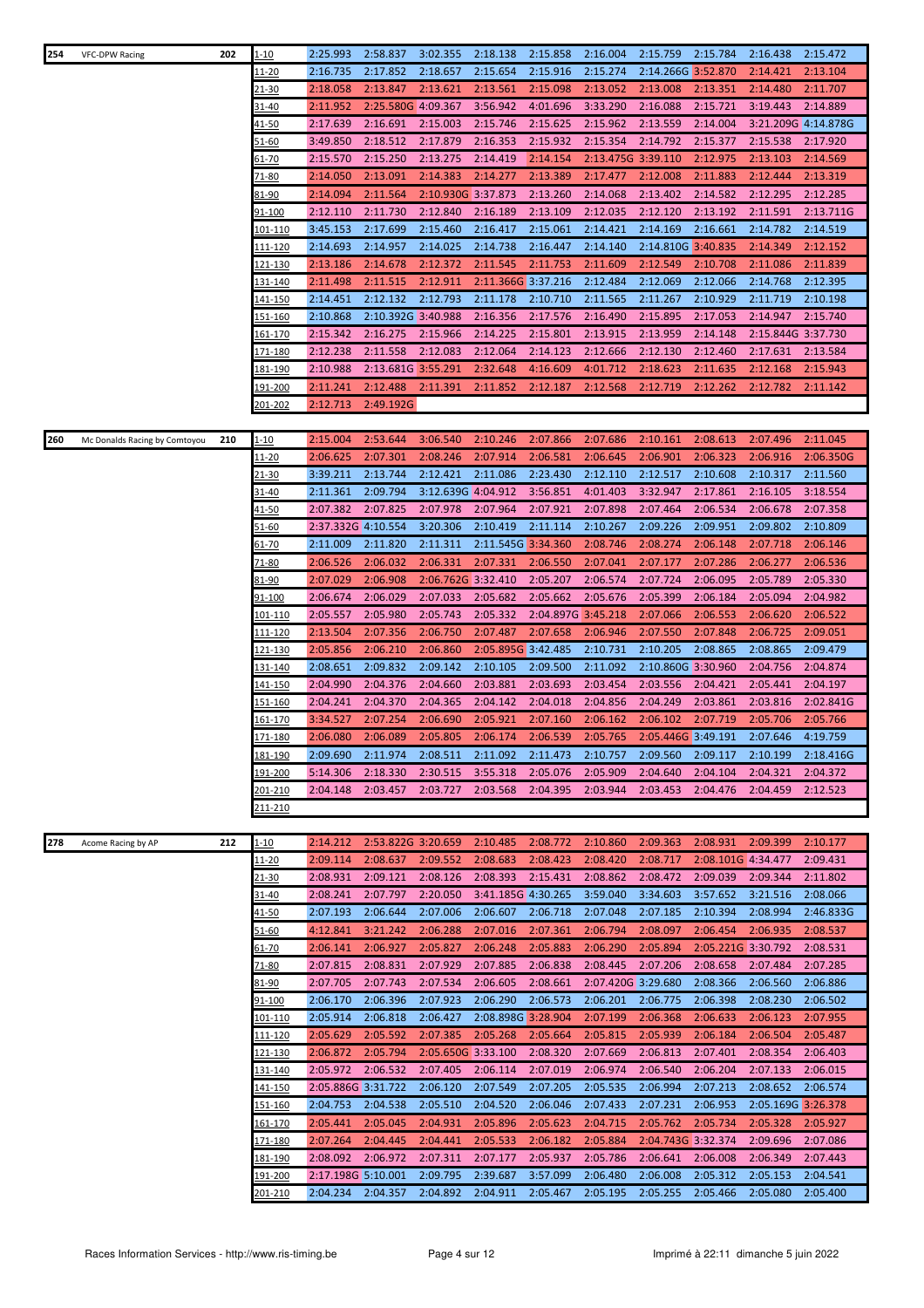|--|

| 280 | Socardenne Milo            | 216 | 1-10            | 2:11.401           | 2:50.486           | 3:09.284           | 2:06.876           | 2:05.823           | 2:05.829           | 2:06.341           | 2:05.457 | 2:05.855           | 2:05.410  |
|-----|----------------------------|-----|-----------------|--------------------|--------------------|--------------------|--------------------|--------------------|--------------------|--------------------|----------|--------------------|-----------|
|     |                            |     | 11-20           | 2:05.950           | 2:06.064           | 2:05.271           | 2:06.215           | 2:07.313           | 2:07.596           | 2:05.462           | 2:06.077 | 2:06.001           | 2:06.110G |
|     |                            |     | <u>21-30</u>    | 3:28.537           | 2:05.996           | 2:05.560           | 2:05.270           | 2:06.133           | 2:05.645           | 2:06.462           | 2:05.714 | 2:05.423           | 2:06.017  |
|     |                            |     | <u>31-40</u>    | 2:05.857           | 2:05.514           | 2:05.280           | 2:20.533G 4:46.494 |                    | 3:57.321           | 4:01.895           | 3:26.134 | 2:15.673           | 2:23.030  |
|     |                            |     | <u>41-50</u>    | 3:18.409           | 2:06.314           | 2:06.370           | 2:05.586           | 2:05.172           | 2:05.872           | 2:05.122           | 2:05.561 | 2:04.468           | 2:06.485  |
|     |                            |     | 51-60           | 2:05.089           | 2:49.156G 4:09.662 |                    | 3:22.535           | 2:07.350           | 2:05.193           | 2:05.078           | 2:04.328 | 2:05.141           | 2:05.294  |
|     |                            |     | 61-70           | 2:05.565           | 2:06.250           | 2:05.211           | 2:05.729           | 2:05.066           | 2:04.968           | 2:05.298           | 2:05.371 | 2:04.706           | 2:04.369G |
|     |                            |     | 71-80           | 3:28.659           | 2:04.472           | 2:04.369           | 2:04.594           | 2:04.669           | 2:04.881           | 2:04.346           | 2:04.563 | 2:04.074           | 2:04.543  |
|     |                            |     |                 |                    |                    |                    | 2:05.311           |                    |                    |                    | 2:04.269 | 2:03.712G 3:28.784 |           |
|     |                            |     | 81-90           | 2:06.100           | 2:03.958           | 2:04.798           |                    | 2:04.409           | 2:05.095           | 2:04.879           |          |                    |           |
|     |                            |     | 91-100          | 2:04.301           | 2:04.289           | 2:03.958           | 2:04.381           | 2:06.834           | 2:04.262           | 2:03.684           | 2:03.866 | 2:04.368           | 2:03.416  |
|     |                            |     | 101-110         | 2:04.791           | 2:03.840           | 2:04.007           | 2:05.714           | 2:04.120           | 2:04.021           | 2:03.436G 3:29.273 |          | 2:04.810           | 2:05.531  |
|     |                            |     | <u> 111-120</u> | 2:04.545           | 2:04.727           | 2:04.624           | 2:05.243           | 2:05.452           | 2:05.986           | 2:04.990           | 2:05.149 | 2:05.939           | 2:05.637  |
|     |                            |     | 121-130         | 2:04.801           | 2:04.435           | 2:04.513           | 2:04.457           | 2:04.768           | 2:05.686G 3:29.136 |                    | 2:04.674 | 2:04.068           | 2:03.851  |
|     |                            |     | <u>131-140</u>  | 2:03.775           | 2:04.600           | 2:04.262           | 2:04.826           | 2:04.851           | 2:04.260           | 2:04.286           | 2:05.842 | 2:04.497           | 2:04.846  |
|     |                            |     | <u> 141-150</u> | 2:04.473           | 2:04.170           | 2:03.910           | 2:03.686           | 2:02.639G 3:31.148 |                    | 2:05.450           | 2:05.213 | 2:05.002           | 2:04.482  |
|     |                            |     | <u>151-160</u>  | 2:04.860           | 2:04.418           | 2:04.473           | 2:04.320           | 2:03.943           | 2:04.713           | 2:04.834           | 2:04.172 | 2:04.389           | 2:05.166  |
|     |                            |     | 161-170         | 2:04.209           | 2:04.620           | 2:04.474G 3:29.657 |                    | 2:04.588           | 2:03.654           | 2:03.940           | 2:03.721 | 2:04.070           | 2:03.767  |
|     |                            |     | <u>171-180</u>  | 2:04.004           | 2:03.943           | 2:04.898           | 2:04.021           | 2:03.643           | 2:03.477           | 2:03.266           | 2:03.945 | 2:03.763           | 2:03.110  |
|     |                            |     | 181-190         | 2:03.547           | 2:02.996G 3:31.625 |                    | 2:04.380           | 2:04.813           | 2:04.005           | 2:04.087           | 2:03.786 | 2:04.549           | 2:03.750  |
|     |                            |     | <u>191-200</u>  | 2:04.139           | 2:04.919           | 2:03.900           | 2:03.617           | 2:07.873G 3:35.140 |                    | 2:43.847           | 4:16.545 | 3:59.206           | 2:05.691  |
|     |                            |     | 201-210         | 2:04.401           | 2:03.327           | 2:03.221           | 2:03.130           | 2:03.002           | 2:03.345           | 2:03.293           | 2:03.737 | 2:03.385           | 2:03.250  |
|     |                            |     | 211-216         | 2:03.371           | 2:03.367           | 2:03.919           | 2:04.121           | 2:03.718           | 2:23.693G          |                    |          |                    |           |
|     |                            |     |                 |                    |                    |                    |                    |                    |                    |                    |          |                    |           |
| 283 | Allure Team                | 204 | 1-10            | 2:20.233           | 2:55.477           | 3:03.471           | 2:07.954           | 2:06.697           | 2:08.009           | 2:08.949           | 2:09.217 | 2:07.688           | 2:08.022  |
|     |                            |     | <u> 11-20</u>   | 2:06.975           | 2:06.815           | 2:07.553           | 2:06.760           | 2:06.177           | 2:06.352           | 2:06.064           | 2:06.878 | 2:07.417           | 2:05.828  |
|     |                            |     | $21 - 30$       | 2:06.119G 4:01.399 |                    | 2:16.522           | 2:13.421           | 2:15.320           | 2:15.188           | 2:14.594           | 2:15.782 | 2:17.080           | 2:13.367  |
|     |                            |     | 31-40           | 2:14.287           | 2:12.322           | 2:31.439           | 3:51.027G 4:33.456 |                    | 3:59.192           | 3:34.920           | 3:57.178 | 3:22.661           | 2:12.871  |
|     |                            |     | 41-50           | 2:13.594           | 2:23.083           | 2:14.240           | 2:11.903           | 2:13.338           | 2:13.720           | 2:10.854           | 2:11.636 | 2:15.107           | 2:20.991G |
|     |                            |     |                 |                    |                    |                    |                    |                    |                    |                    |          |                    |           |
|     |                            |     | <u>51-60</u>    | 4:18.930           | 2:52.266           | 2:28.235           | 2:25.869           | 2:27.113           | 2:25.163           | 2:22.748           | 2:24.028 | 2:23.325           | 2:22.230  |
|     |                            |     | 61-70           | 2:23.294           | 2:27.245           | 2:25.411G 3:31.696 |                    | 2:06.451           | 2:06.142           | 2:05.812           | 2:05.778 | 2:05.802           | 2:07.124  |
|     |                            |     | 71-80           | 2:05.262           | 2:07.474           | 2:05.307           | 2:06.033           | 2:05.845           | 2:06.017           | 2:06.702           | 2:06.325 | 2:06.460           | 2:06.443  |
|     |                            |     | 81-90           | 2:07.070           | 2:06.057           | 2:06.535           | 2:05.423           | 2:04.700G 3:48.291 |                    | 2:14.280           | 2:14.160 | 2:11.585           | 2:13.836  |
|     |                            |     | 91-100          | 2:12.886           | 2:13.905           | 2:13.131           | 2:15.801           | 2:12.599           | 2:15.546           | 2:15.551           | 2:14.965 | 2:12.076           | 2:13.626G |
|     |                            |     | 101-110         | 3:37.075           | 2:10.485           | 2:10.178           | 2:09.229           | 2:10.333           | 2:09.290           | 2:09.652           | 2:10.372 | 2:09.960           | 2:09.739  |
|     |                            |     | 111-120         | 2:09.045           | 2:12.732           | 2:13.785           | 2:13.181           | 2:12.754           | 2:14.683           | 2:14.973           | 2:12.397 | 2:12.995G 3:59.796 |           |
|     |                            |     | 121-130         | 2:24.618           | 2:21.414           | 2:21.722           | 2:21.876           | 2:20.357           | 2:20.597           | 2:19.013           | 2:20.634 | 2:20.143           | 2:35.720  |
|     |                            |     | <u>131-140</u>  | 2:20.781           | 2:19.847           | 2:20.437           | 2:21.250           | 2:19.951G 3:45.722 |                    | 2:14.490           | 2:12.081 | 2:11.467           | 2:12.387  |
|     |                            |     | <u>141-150</u>  | 2:11.763           | 2:10.888           | 2:12.761           | 2:12.902           | 2:12.429           | 2:12.472           | 2:11.628           | 2:09.386 | 2:10.553           | 2:12.647  |
|     |                            |     | 151-160         | 2:12.298           | 2:10.441           | 2:13.163           | 2:13.248G 3:39.756 |                    | 2:11.140           | 2:09.181           | 2:09.057 | 2:09.407           | 2:09.507  |
|     |                            |     | 161-170         | 2:09.425           | 2:08.808           | 2:09.545           | 2:09.406           | 2:10.636           | 2:08.861           | 2:08.835           | 2:08.889 | 2:10.791G 3:53.927 |           |
|     |                            |     | 171-180         | 2:23.249           | 2:19.598           | 2:20.570           | 2:19.768           | 2:20.000           | 2:16.806           | 2:17.374           | 2:19.437 | 2:15.945           | 2:17.261  |
|     |                            |     | 181-190         | 2:15.979           | 2:16.417           | 2:22.473G 5:19.792 |                    | 2:16.621           | 2:31.015           | 3:55.015           | 2:06.669 | 2:06.040           | 2:06.330  |
|     |                            |     | <u>191-200</u>  | 2:06.335           | 2:06.148           | 2:07.466           | 2:05.580           | 2:05.925           | 2:05.375           | 2:05.425           | 2:05.848 | 2:06.072           | 2:05.635  |
|     |                            |     | 201-204         | 2:05.817           | 2:05.871           | 2:05.394           | 2:58.808G          |                    |                    |                    |          |                    |           |
|     |                            |     |                 |                    |                    |                    |                    |                    |                    |                    |          |                    |           |
| 284 | Standwork by AC Motorsport | 210 | 1-10            | 2:21.892           | 2:58.117           | 3:02.169           | 2:09.798           | 2:10.502           | 2:10.326           | 2:13.409           | 2:10.511 | 2:10.943           | 2:11.255  |
|     |                            |     | 11-20           | 2:10.208           | 2:08.880           | 2:09.305           | 2:09.137           | 2:08.412           | 2:08.220           | 2:09.002           | 2:09.920 | 2:10.310G 3:42.114 |           |
|     |                            |     | <u>21-30</u>    | 2:10.444           | 2:10.035           | 2:10.605           | 2:10.492           | 2:09.741           | 2:12.936           | 2:10.142           | 2:10.603 | 2:09.779           | 2:12.835  |
|     |                            |     | 31-40           | 2:11.653           | 2:09.781           | 2:15.001G 4:27.381 |                    | 3:58.404           | 4:00.862           | 3:28.690           | 2:15.462 | 2:22.246           | 3:19.450  |
|     |                            |     | 41-50           | 2:12.381           | 2:10.046           | 2:07.963           | 2:08.406           | 2:09.126           | 2:11.734           | 2:09.242           | 2:09.523 | 2:08.534           | 2:08.163G |
|     |                            |     | 51-60           | 3:37.563           | 2:46.494           | 3:23.282           | 2:11.419           | 2:10.879           | 2:09.019           | 2:10.313           | 2:09.596 | 2:08.713           | 2:08.322  |
|     |                            |     | 61-70           | 2:09.070           | 2:10.979           | 2:09.989           | 2:10.709           | 2:08.424           | 2:08.657G 3:39.867 |                    | 2:08.290 | 2:09.392           | 2:07.946  |
|     |                            |     | 71-80           | 2:07.460           | 2:07.928           | 2:07.503           | 2:08.506           | 2:06.822           | 2:07.244           | 2:10.042           | 2:09.019 | 2:50.592           | 2:11.402  |
|     |                            |     | 81-90           | 2:08.627           | 2:08.291           | 2:07.708           | 2:09.107           | 2:08.191G 3:31.746 |                    | 2:08.746           | 2:08.564 | 2:09.247           | 2:08.350  |
|     |                            |     |                 |                    |                    |                    |                    |                    |                    |                    |          |                    |           |
|     |                            |     | 91-100          | 2:08.149           | 2:10.802           | 2:08.549           | 2:08.025           | 2:10.070           | 2:08.176           | 2:08.891           | 2:08.249 | 2:08.088           | 2:08.269  |
|     |                            |     | 101-110         | 2:10.116           | 2:08.238           | 2:08.629           | 2:10.859           | 2:10.217G 3:33.041 |                    | 2:08.202           | 2:08.723 | 2:08.435           | 2:07.073  |
|     |                            |     | 111-120         | 2:08.611           | 2:08.210           | 2:08.510           | 2:08.269           | 2:07.309           | 2:07.490           | 2:08.069           | 2:08.180 | 2:08.298           | 2:08.162  |
|     |                            |     | 121-130         | 2:07.880           | 2:09.773           | 2:08.871G 3:34.785 |                    | 2:08.984           | 2:09.424           | 2:09.211           | 2:08.770 | 2:09.814           | 2:08.993  |
|     |                            |     | 131-140         | 2:08.060           | 2:08.435           | 2:09.485           | 2:09.276           | 2:09.844           | 2:08.723           | 2:09.059           | 2:07.799 | 2:09.026G 3:30.598 |           |
|     |                            |     | 141-150         | 2:08.385           | 2:08.413           | 2:07.196           | 2:07.171           | 2:08.043           | 2:06.353           | 2:07.673           | 2:07.560 | 2:07.598           | 2:06.808  |
|     |                            |     | 151-160         | 2:07.128           | 2:07.620           | 2:06.991           | 2:07.837           | 2:07.221           | 2:06.871           | 2:06.617           | 2:06.600 | 2:06.494G 3:30.188 |           |
|     |                            |     | <u>161-170</u>  | 2:09.447           | 2:08.648           | 2:08.683           | 2:09.328           | 2:08.575           | 2:08.565           | 2:07.746           | 2:08.445 | 2:10.108           | 2:08.334  |
|     |                            |     | 171-180         | 2:08.408           | 2:08.816           | 2:08.263           | 2:09.284           | 2:08.619           | 2:08.532           | 2:08.355G 3:30.738 |          | 2:07.933           | 2:08.336  |
|     |                            |     | <u>181-190</u>  | 2:07.844           | 2:06.815           | 2:08.400           | 2:08.282           | 2:07.521           | 2:06.970           | 2:06.829           | 2:07.463 | 2:09.329           | 2:09.165G |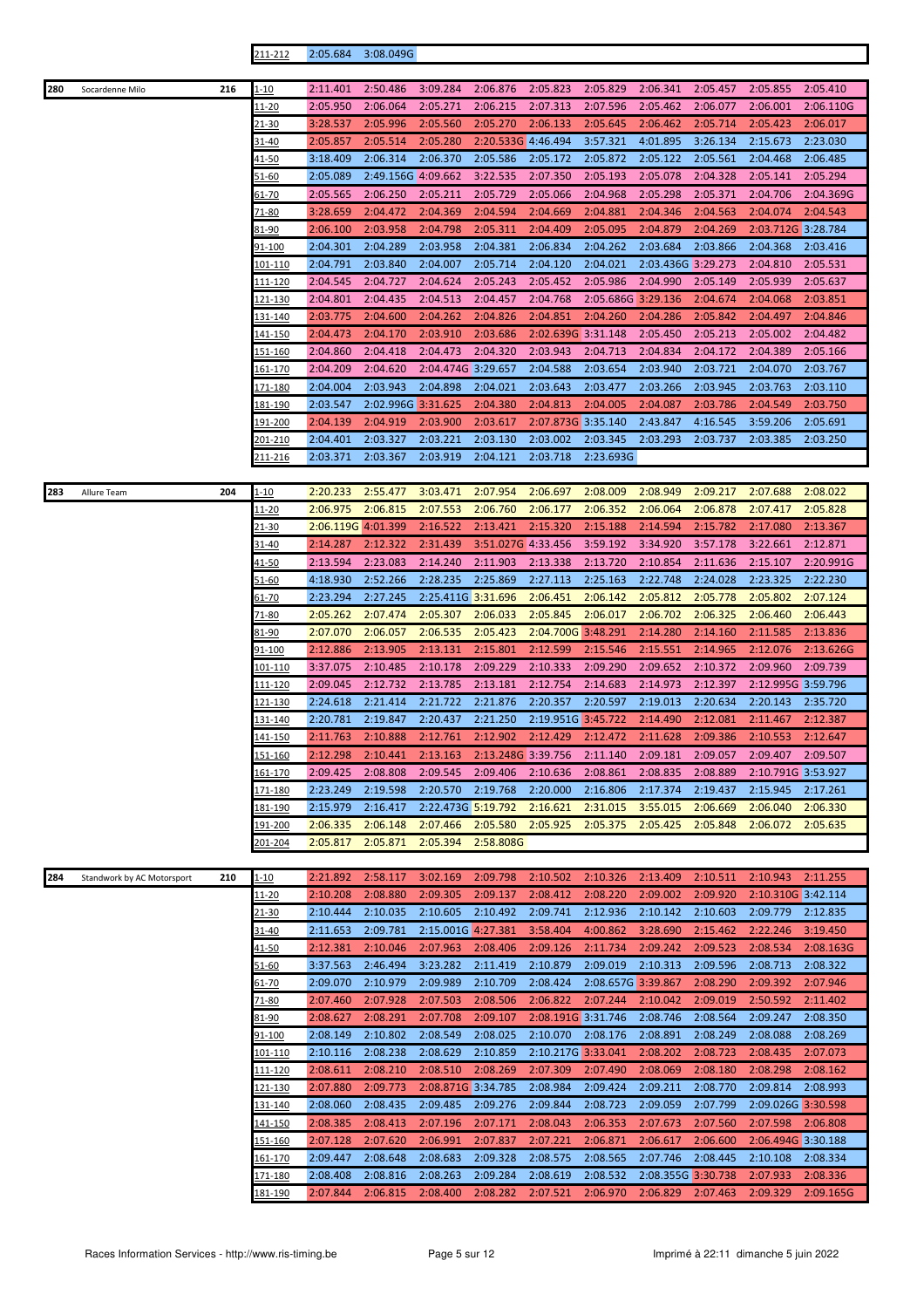|     |                           |     | 91-200          | 4:43.871           | 2:18.772           | 2:28.668           | 3:54.925           | 2:10.412           | 2:10.311           | 2:12.493           | 2:13.440           | 2:10.758           | 2:10.492  |
|-----|---------------------------|-----|-----------------|--------------------|--------------------|--------------------|--------------------|--------------------|--------------------|--------------------|--------------------|--------------------|-----------|
|     |                           |     | 201-210         | 2:09.974           | 2:09.476           | 2:09.608           | 2:09.991           | 2:10.515           | 2:10.673           | 2:10.601           | 2:10.805           | 2:09.697           | 2:11.662  |
|     |                           |     | 211-210         |                    |                    |                    |                    |                    |                    |                    |                    |                    |           |
|     |                           |     |                 |                    |                    |                    |                    |                    |                    |                    |                    |                    |           |
|     |                           |     |                 |                    |                    |                    |                    |                    |                    |                    |                    |                    |           |
| 290 | Herock By Comtoyou Racing | 214 | <u>l-10</u>     | 2:12.535           | 2:51.589           | 3:09.016           | 2:05.715           | 2:05.306           | 2:06.006           | 2:05.450           | 2:05.021           | 2:05.002           | 2:04.744  |
|     |                           |     | <u> 11-20</u>   | 2:04.984           | 2:05.168           | 2:05.901           | 2:05.959           | 2:05.112           | 2:05.639           | 2:05.092           | 2:05.971           | 2:05.467           | 2:05.457G |
|     |                           |     | 21-30           | 3:28.831           | 2:07.106           | 2:06.973           | 2:05.444           | 2:05.255           | 2:06.232           | 2:05.008           | 2:06.307           | 2:06.091           | 2:05.694  |
|     |                           |     | 31-40           | 2:06.072           | 2:09.744           | 2:06.389           | 2:24.351           | 4:22.272G 4:35.204 |                    | 3:58.796           | 3:34.797           | 3:57.122           | 3:22.448  |
|     |                           |     | 41-50           | 2:08.987           | 2:07.522           | 2:07.100           | 2:07.015           | 2:06.859           | 2:07.346           | 2:07.815           | 2:07.240           | 2:09.563           | 2:07.846G |
|     |                           |     |                 |                    |                    |                    |                    |                    |                    |                    |                    |                    |           |
|     |                           |     | 51-60           | 3:36.488           | 3:12.368           | 3:21.615           | 2:05.087           | 2:04.688           | 2:04.697           | 2:04.711           | 2:04.656           | 2:05.171           | 2:04.827  |
|     |                           |     | 61-70           | 2:05.043           | 2:05.648           | 2:05.013           | 2:04.365           | 2:04.674           | 2:04.813           | 2:04.139           | 2:05.220           | 2:02.877G 3:30.617 |           |
|     |                           |     | 71-80           | 2:05.911           | 2:05.662           | 2:05.685           | 2:06.658           | 2:06.101           | 2:06.069           | 2:06.215           | 2:06.243           | 2:06.434           | 2:06.340  |
|     |                           |     | 81-90           | 2:05.116           | 2:07.682           | 2:06.445           | 2:05.720           | 2:06.175           | 2:05.787           | 2:05.535G 3:27.705 |                    | 2:08.339           | 2:08.019  |
|     |                           |     | 91-100          | 2:07.443           | 2:06.424           | 2:07.481           | 2:07.306           | 2:06.763           | 2:06.518           | 2:07.651           | 2:06.520           | 2:05.799           | 2:05.983  |
|     |                           |     |                 |                    |                    |                    |                    |                    |                    |                    |                    |                    |           |
|     |                           |     | 101-110         | 2:06.511           | 2:07.577           | 2:05.085G 3:28.096 |                    | 2:04.332           | 2:04.539           | 2:04.849           | 2:04.206           | 2:04.578           | 2:03.916  |
|     |                           |     | <u> 111-120</u> | 2:04.520           | 2:04.355           | 2:04.357           | 2:04.893           | 2:04.798           | 2:04.230           | 2:04.077           | 2:03.805           | 2:04.729           | 2:04.559  |
|     |                           |     | <u>121-130</u>  | 2:03.959           | 2:04.014           | 2:04.124           | 2:05.007G 3:27.246 |                    | 2:05.003           | 2:06.145           | 2:05.428           | 2:05.635           | 2:06.256  |
|     |                           |     | 131-140         | 2:06.681           | 2:06.205           | 2:05.568           | 2:05.005           | 2:05.952           | 2:07.354           | 2:06.374           | 2:04.906           | 2:05.022           | 2:06.202  |
|     |                           |     | 141-150         | 2:05.302           | 2:05.840           | 2:04.369G 3:31.924 |                    | 2:06.304           | 2:05.381           | 2:05.671           | 2:05.759G 2:22.548 |                    | 2:06.396  |
|     |                           |     |                 |                    |                    |                    |                    |                    |                    | 2:06.116           | 2:07.016           |                    |           |
|     |                           |     | 151-160         | 2:07.722           | 2:05.637           | 2:05.881           | 2:04.758           | 2:05.167           | 2:05.853           |                    |                    | 2:07.225           | 2:05.211G |
|     |                           |     | 161-170         | 3:25.721           | 2:04.664           | 2:04.328           | 2:04.065           | 2:04.296           | 2:04.064           | 2:04.126           | 2:03.673           | 2:03.529           | 2:03.919  |
|     |                           |     | 171-180         | 2:03.913           | 2:03.600           | 2:03.854           | 2:03.826           | 2:03.377           | 2:04.007           | 2:03.192           | 2:03.705           | 2:03.883           | 2:03.434G |
|     |                           |     | <u>181-190</u>  | 3:28.340           | 2:04.859           | 2:04.235           | 2:04.709           | 2:04.676           | 2:04.541           | 2:05.733           | 2:07.191           | 2:04.960           | 2:06.301  |
|     |                           |     | 191-200         | 2:04.810           | 2:04.951           | 2:12.654G 3:32.379 |                    | 2:56.169           | 4:16.149           | 4:02.870           | 2:06.655           | 2:05.526           | 2:05.491  |
|     |                           |     |                 | 2:05.153           | 2:04.406           | 2:05.367           | 2:05.177           | 2:04.900           | 2:05.086           | 2:08.429           | 2:05.965           | 2:04.981           | 2:05.218  |
|     |                           |     | 201-210         |                    |                    |                    |                    |                    |                    |                    |                    |                    |           |
|     |                           |     | 211-214         | 2:06.300           | 2:08.387           | 2:07.139           | 3:03.830G          |                    |                    |                    |                    |                    |           |
|     |                           |     |                 |                    |                    |                    |                    |                    |                    |                    |                    |                    |           |
| 291 | PVT With Allure           | 195 | <u>l-10</u>     | 2:20.785           | 2:58.113           | 3:01.822           | 2:07.369           | 2:06.538           | 2:06.726           | 2:08.700           | 2:07.316           | 2:06.307           | 2:06.381  |
|     |                           |     | <u> 11-20</u>   | 2:07.108           | 2:06.466           | 2:07.786           | 2:07.632           | 2:06.328           | 2:06.020           | 2:06.156           | 2:06.315           | 2:07.660           | 2:06.227G |
|     |                           |     | 21-30           | 3:39.589           | 2:10.057           | 2:09.988           | 2:10.343           | 2:11.228           | 2:09.626           | 2:08.938           | 2:09.427           | 2:10.935           | 2:09.946  |
|     |                           |     |                 |                    |                    |                    |                    |                    |                    |                    |                    |                    |           |
|     |                           |     | 31-40           | 2:09.586           | 2:09.521           | 2:10.479           | 2:21.709G 3:57.229 |                    | 3:32.470           | 3:59.163           | 3:35.688           | 3:56.674           | 3:23.300  |
|     |                           |     | 41-50           | 2:09.966           | 2:07.672           | 2:08.167           | 2:07.038           | 2:07.723           | 2:06.624           | 2:07.428           | 2:07.226           | 38:25.835          | 2:07.007  |
|     |                           |     | 51-60           | 2:06.678           | 2:06.081           | 2:06.151           | 2:05.799           | 2:05.980           | 2:05.973           | 2:05.989           | 2:06.958           | 2:06.351           | 2:06.352  |
|     |                           |     | 61-70           | 2:05.247           | 2:05.623           | 2:05.395           | 2:05.150           | 2:06.549           | 2:04.969           | 2:05.480           | 2:05.855           | 2:05.797           | 2:04.979  |
|     |                           |     | 71-80           | 2:05.217           | 2:05.192G 7:34.742 |                    | 2:08.256           | 2:09.190           | 2:08.870           | 2:30.062           | 2:09.585           | 2:08.601           | 2:08.546  |
|     |                           |     | 81-90           | 2:08.515           | 2:10.146           | 2:08.510           | 2:10.685           | 2:08.606           | 2:09.372G 3:34.733 |                    | 2:07.324           | 2:07.260           | 2:07.078  |
|     |                           |     |                 |                    |                    |                    |                    |                    |                    |                    |                    |                    |           |
|     |                           |     | 91-100          | 2:07.045           | 2:07.373           | 2:07.093           | 2:07.085           | 2:07.164           | 2:07.233           | 2:06.746           | 2:07.676           | 2:07.045           | 2:07.940  |
|     |                           |     | <u> 101-110</u> | 2:07.130           | 2:06.845           | 2:06.295           | 2:07.799           | 2:08.656           | 2:08.178G 3:31.681 |                    | 2:05.916           | 2:05.587           | 2:05.464  |
|     |                           |     | <u>111-120</u>  | 2:06.025           | 2:06.563           | 2:06.503           | 2:05.193           | 2:04.946           | 2:04.755           | 2:04.882           | 2:06.098           | 2:04.918           | 2:05.245  |
|     |                           |     | 121-130         | 2:05.212           | 2:05.834           | 2:05.338           | 2:05.042G 3:41.811 |                    | 2:11.198           | 2:09.184           | 2:09.186           | 2:08.311           | 2:08.981  |
|     |                           |     | 131-140         | 2:09.470           | 2:08.605           | 2:08.246           | 2:08.549           | 2:09.405           | 2:08.627           | 2:08.342           | 2:08.857           | 2:09.962           | 2:09.338  |
|     |                           |     |                 |                    |                    |                    |                    |                    |                    |                    |                    |                    |           |
|     |                           |     | <u> 141-150</u> | 2:09.730G 3:31.636 |                    | 2:07.082           | 2:07.365           | 2:07.546           | 2:09.144           | 2:06.525           | 2:06.288           | 2:06.748           | 2:06.325  |
|     |                           |     | 151-160         | 2:06.656           | 2:06.955           | 2:07.090           | 2:07.552           | 2:07.769           | 2:07.456           | 2:07.405           | 2:06.641           | 2:07.233           | 2:06.914G |
|     |                           |     | 161-170         | 3:32.700           | 2:08.910           | 2:09.383           | 2:08.907           | 2:08.545           | 2:08.002           | 2:10.918           | 2:10.009           | 2:07.189           | 2:07.869  |
|     |                           |     | 171-180         | 2:08.930           | 2:07.760           | 2:08.076           | 2:19.787G 4:14.180 |                    | 2:22.401           | 4:17.826           | 3:58.140           | 2:06.949           | 2:06.086  |
|     |                           |     | 181-190         | 2:04.939           | 2:04.664           | 2:04.763           | 2:05.341           | 2:04.464           | 2:04.930           | 2:06.199           | 2:04.506           | 2:04.567           | 2:05.046  |
|     |                           |     |                 |                    |                    |                    |                    |                    |                    |                    |                    |                    |           |
|     |                           |     | 191-195         | 2:08.320           | 2:05.470           | 2:07.161           | 2:06.180           | 3:10.346G          |                    |                    |                    |                    |           |
|     |                           |     |                 |                    |                    |                    |                    |                    |                    |                    |                    |                    |           |
| 315 | Fun 4 Racers By Comtoyou  | 194 | $1 - 10$        | 2:22.805           | 2:58.137           | 3:02.697           | 2:10.845           | 2:12.469           | 2:11.489           | 2:11.787           | 2:11.313           | 2:10.095           | 2:08.907G |
|     |                           |     | $11 - 20$       | 4:07.567           | 2:10.089           | 2:11.576           | 2:10.963           | 2:11.125           | 2:11.207           | 2:10.915           | 2:10.867           | 2:10.984           | 2:09.903  |
|     |                           |     | <u>21-30</u>    | 2:10.826           | 2:11.134           | 2:10.304           | 2:09.114           | 2:11.691G 4:39.281 |                    | 2:11.111           | 2:09.925           | 2:11.067           | 2:08.977  |
|     |                           |     | 31-40           | 2:10.817           | 2:24.599G 5:05.621 |                    | 2:38.766           | 3:58.571           | 3:33.960           | 4:00.254           | 3:19.375G 4:51.434 |                    | 2:12.315  |
|     |                           |     |                 |                    |                    |                    |                    |                    |                    |                    |                    |                    |           |
|     |                           |     | <u>41-50</u>    | 2:12.205           | 2:11.095           | 2:10.519           | 2:10.238           | 2:10.181           | 2:10.110           | 2:14.926G 5:39.044 |                    | 3:24.727           | 2:12.108  |
|     |                           |     | 51-60           | 2:13.304           | 2:10.668           | 2:09.955           | 2:08.999           | 2:08.899           | 2:08.708           | 2:09.641           | 2:11.016           | 2:09.983           | 2:09.609  |
|     |                           |     | 61-70           | 2:09.220           | 2:09.035           | 2:09.029           | 2:09.522           | 2:08.071           | 2:08.077           | 2:08.435           | 2:07.406           | 2:09.234G 4:39.463 |           |
|     |                           |     | 71-80           | 2:09.018           | 2:08.555           | 2:10.116           | 2:09.515           | 2:07.852           | 2:07.496           | 2:07.738           | 2:09.432           | 2:08.495           | 2:08.217  |
|     |                           |     | 81-90           | 2:07.891           | 2:08.505           | 2:14.745           | 2:09.606           | 2:08.555G 4:41.074 |                    | 2:08.710           | 2:07.346           | 2:07.477           | 2:08.395  |
|     |                           |     |                 |                    |                    |                    |                    |                    |                    |                    |                    |                    |           |
|     |                           |     | 91-100          | 2:07.967           | 2:08.196           | 2:09.547           | 2:08.788           | 2:08.539           | 2:08.257           | 2:13.988G 4:42.226 |                    | 2:09.286           | 2:09.811  |
|     |                           |     | 101-110         | 2:09.996           | 2:09.994           | 2:10.290           | 2:10.359           | 2:09.957           | 2:09.145           | 2:09.599           | 2:09.746           | 2:10.984           | 2:10.038  |
|     |                           |     | 111-120         | 2:10.770           | 2:10.752           | 2:08.681           | 2:10.111           | 2:07.778           | 2:08.057           | 2:18.906           | 2:09.024           | 2:07.585           | 2:09.417  |
|     |                           |     | 121-130         | 2:09.317           | 2:08.018G 4:42.718 |                    | 2:09.193           | 2:07.406           | 2:08.213           | 2:08.498           | 15:48.809 2:11.326 |                    | 2:10.163  |
|     |                           |     | 131-140         | 2:08.794           | 2:09.386           | 2:08.525           | 2:08.885           | 2:08.084           | 2:09.251           | 2:08.064           | 2:08.577           | 2:08.623           | 2:06.945G |
|     |                           |     |                 | 4:40.919           | 2:08.780           | 2:09.359           | 2:07.807           | 2:07.611           | 2:08.435           | 2:09.978           | 2:07.219           | 2:07.900           |           |
|     |                           |     | <u>141-150</u>  |                    |                    |                    |                    |                    |                    |                    |                    |                    | 2:07.345  |
|     |                           |     | <u>151-160</u>  | 2:07.438           | 2:08.056           | 2:06.821           | 2:07.477           | 2:09.111           | 2:07.316G 4:41.014 |                    | 2:08.417           | 2:09.096           | 2:09.226  |
|     |                           |     | <u> 161-170</u> | 2:08.275           | 2:09.244           | 2:09.580           | 2:09.164G 4:50.024 |                    | 2:08.332           | 2:08.595           | 2:09.320           | 2:09.089           | 2:10.132  |
|     |                           |     | 171-180         | 2:09.076           | 2:08.476G 4:46.503 |                    | 2:16.417           | 2:19.903           | 3:13.759           | 4:16.601           | 4:02.972G 4:40.732 |                    | 2:10.736  |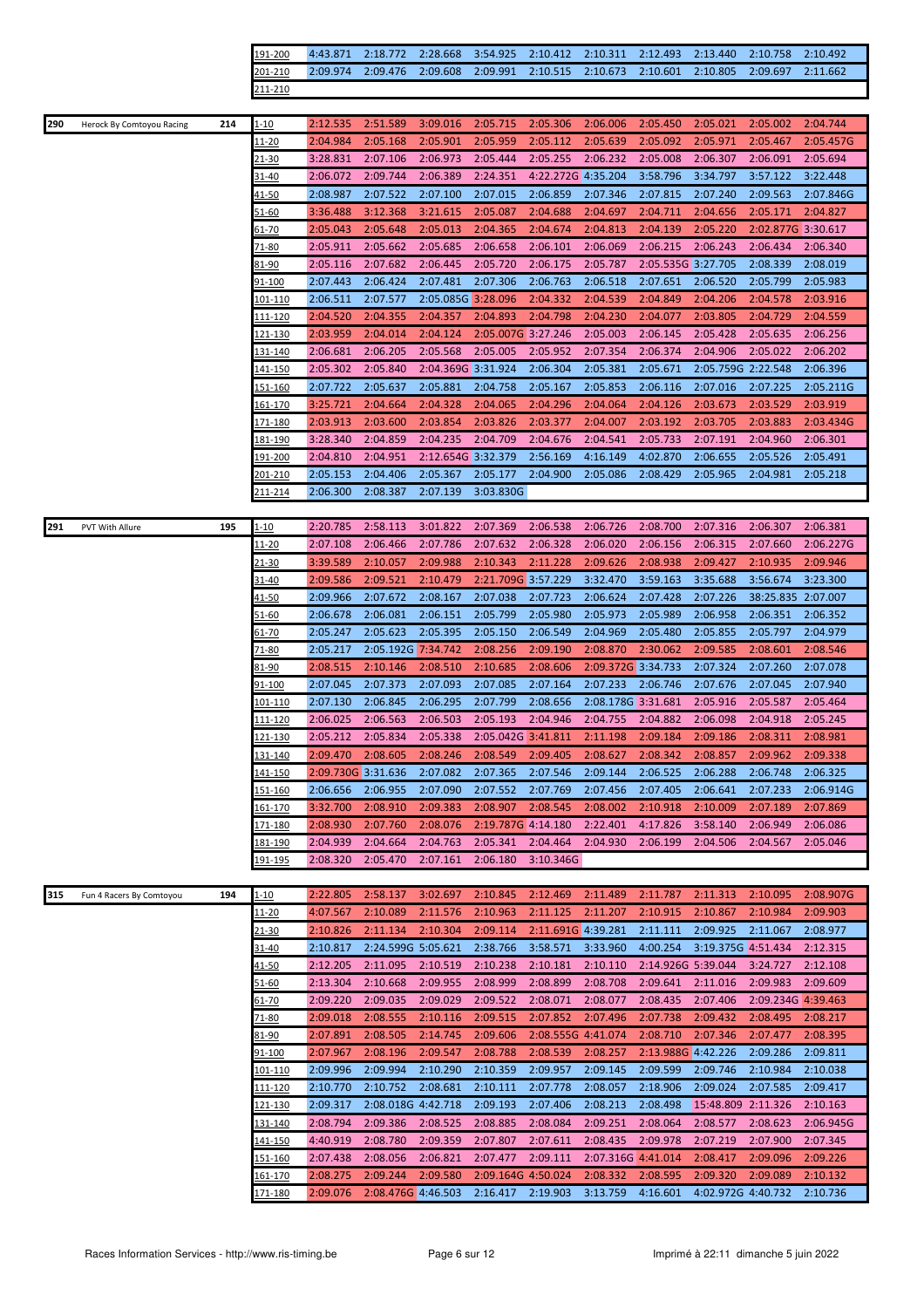|                                       |     | 181-190         | 2:08.554           | 2:08.386           | 2:08.204           | 2:10.400           | 2:09.318                     | 2:09.019                            | 2:08.835           | 2:08.999           | 2:09.485           | 2:09.954  |
|---------------------------------------|-----|-----------------|--------------------|--------------------|--------------------|--------------------|------------------------------|-------------------------------------|--------------------|--------------------|--------------------|-----------|
|                                       |     | 191-194         | 2:10.238           | 2:11.860           | 2:11.638           | 2:29.384G          |                              |                                     |                    |                    |                    |           |
|                                       |     |                 |                    |                    |                    |                    |                              |                                     |                    |                    |                    |           |
| 316<br><b>Currus Racing</b>           | 194 | $1 - 10$        | 2:26.519           | 2:58.975           | 3:02.929           | 2:15.936           | 2:12.503                     | 2:13.337                            | 2:12.044           | 2:13.076           | 2:13.713           | 2:12.485  |
|                                       |     | <u> 11-20</u>   | 2:12.493           | 2:11.525G 4:56.580 |                    | 2:10.921           | 2:08.986                     | 2:09.953                            | 2:09.664           | 2:09.388           | 2:09.916           | 2:11.066  |
|                                       |     | 21-30           | 2:09.396           | 2:09.234           | 2:09.656           | 2:11.217           |                              | 2:07.306G 4:48.443G 3:46.849        |                    | 2:30.085           | 2:21.182           | 2:23.415  |
|                                       |     | 31-40           | 4:10.756           | 4:01.889G 5:08.101 |                    | 3:04.940           | 4:00.452                     | 3:19.584                            | 2:12.721           | 2:11.883           | 2:10.903           | 2:10.944  |
|                                       |     |                 |                    |                    |                    |                    |                              |                                     |                    |                    |                    |           |
|                                       |     | <u>41-50</u>    | 2:11.431           | 2:10.728           | 2:10.507           | 2:09.015G 4:21.172 |                              | 2:28.262                            | 3:37.314           | 3:22.351           | 2:10.801           | 2:11.371  |
|                                       |     | 51-60           | 2:14.413           | 2:14.654           | 2:12.493           | 2:10.606           | 2:10.524                     | 2:11.280                            | 2:12.758           | 2:11.289G 4:45.923 |                    | 2:08.390  |
|                                       |     | 61-70           | 2:08.197           | 2:07.682           | 2:07.685           | 2:09.826           | 2:07.790                     | 2:09.584                            | 2:09.255           | 2:07.492           | 2:07.523           | 2:09.115  |
|                                       |     | 71-80           | 2:08.461           | 2:08.744G 4:47.744 |                    | 2:12.443           | 2:11.689                     | 2:14.302                            | 2:12.666           | 2:12.204           | 2:10.717           | 2:12.894  |
|                                       |     | 81-90           | 2:10.930           | 2:11.141           | 2:09.945           |                    | 2:12.563G 5:44.055G 3:32.303 |                                     | 2:11.244G 3:42.697 |                    | 2:10.990           | 2:09.844  |
|                                       |     | 91-100          | 2:11.891           | 2:09.800           | 2:09.394           | 2:09.226           | 2:10.506                     | 2:09.610                            | 2:08.583G 4:18.232 |                    | 2:11.845           | 2:12.322  |
|                                       |     | 101-110         | 2:11.820           | 2:10.577           | 2:12.552           | 2:11.734           | 2:11.211                     | 2:10.084                            | 2:10.917G 4:47.709 |                    | 2:07.535           | 2:07.986  |
|                                       |     | 111-120         | 2:07.036           | 2:07.479           | 2:07.100           | 2:07.231           | 2:07.611                     | 2:07.373                            | 2:09.665           | 2:08.144           | 2:06.647G 4:51.619 |           |
|                                       |     | <u>121-130</u>  | 2:12.811           | 2:09.907           | 2:11.369           | 2:10.192           | 2:12.422                     | 2:11.810                            | 2:10.537           | 2:10.774           | 2:33.967           | 2:11.884  |
|                                       |     | 131-140         | 2:10.751G 4:49.181 |                    | 2:11.061           | 2:09.587           | 2:10.556                     | 2:09.035                            | 2:08.775           | 2:09.469           | 2:23.212           | 2:09.062  |
|                                       |     | <u>141-150</u>  | 2:09.563           | 2:09.931           | 2:09.086           | 2:09.536           | 2:08.755G 4:19.658           |                                     | 2:11.402           | 2:10.468           | 2:10.411           | 2:12.398  |
|                                       |     | <u>151-160</u>  | 2:13.133           | 2:12.524           | 2:12.720           | 2:11.035           | 2:11.806                     | 2:11.774                            | 2:10.350G 4:44.765 |                    | 2:09.045           | 2:07.345  |
|                                       |     | <u>161-170</u>  | 2:07.435           | 2:08.031           | 2:09.404           | 2:07.112           | 2:06.973                     | 2:06.851                            | 2:07.515           | 2:08.133           | 2:08.336           | 2:07.368  |
|                                       |     | 171-180         | 2:07.840           | 2:06.951           | 2:07.267           | 2:07.909           | 2:10.203G 6:28.859           |                                     | 2:18.389           | 2:30.564           | 3:56.813           | 2:11.847  |
|                                       |     |                 |                    |                    |                    |                    |                              |                                     |                    |                    |                    |           |
|                                       |     | 181-190         | 2:10.230           | 2:11.916           | 2:13.721G 4:48.615 |                    | 2:10.661                     | 2:10.331                            | 2:09.973           | 2:09.493           | 2:11.463           | 2:09.739  |
|                                       |     | 191-194         | 2:10.201           | 2:10.477           | 2:10.938           | 2:52.030G          |                              |                                     |                    |                    |                    |           |
|                                       |     |                 |                    |                    |                    |                    |                              |                                     |                    |                    |                    |           |
| 355<br>Publincentive by Leader Racing | 189 | $1 - 10$        | 2:24.465           | 2:58.023           | 3:03.099           | 2:15.220           | 2:13.680                     | 2:15.075                            | 2:14.936           | 2:14.998G 4:20.567 |                    | 2:14.818  |
|                                       |     | 11-20           | 2:14.895           | 2:15.668           | 2:13.923           | 2:13.664           | 2:14.879                     | 2:15.075G 4:20.586                  |                    | 2:14.745           | 2:13.343           | 2:13.206  |
|                                       |     | 21-30           | 2:14.123           | 2:13.846           | 2:12.595           | 2:12.730G 4:43.856 |                              | 2:11.285                            | 2:11.778           | 2:11.368           | 2:11.366           | 2:27.149  |
|                                       |     | 31-40           | 3:49.035           | 4:01.010G 5:05.570 |                    | 3:05.363           | 3:59.896                     | 3:20.435                            | 2:12.908           | 2:11.432           | 2:12.026           | 2:20.391G |
|                                       |     | <u>41-50</u>    | 24:55.816 2:15.932 |                    | 2:14.540           | 2:13.504           | 2:13.756                     | 2:12.636                            | 2:13.968           | 2:13.472           | 2:14.086           | 2:15.313G |
|                                       |     | 51-60           | 4:39.669           | 2:15.151           | 2:16.288           | 2:13.754           | 2:14.425                     | 2:12.724                            | 2:12.876           | 2:13.727           | 2:15.647G 4:37.048 |           |
|                                       |     | <u>61-70</u>    | 2:15.016           | 2:12.867           | 2:13.209           | 2:13.916           | 2:13.497                     | 2:13.083                            | 2:13.833G 4:53.466 |                    | 2:08.300           | 2:09.313  |
|                                       |     | 71-80           | 2:07.191           | 2:07.119           | 2:06.669           | 2:07.344           | 2:05.777                     | 2:09.840                            | 2:07.406           | 2:06.673           | 2:06.160           | 2:06.687  |
|                                       |     | 81-90           | 2:06.030G 4:22.541 |                    | 2:08.109           | 2:07.142           | 2:07.454                     | 2:07.748                            | 2:07.445           | 2:07.097           | 2:07.367           | 2:07.192  |
|                                       |     | 91-100          | 2:07.529           | 2:07.535           | 2:07.029           | 2:08.184           | 2:07.636                     | 2:07.000G 4:46.637                  |                    | 2:12.372           | 2:11.234           | 2:12.370  |
|                                       |     |                 |                    |                    |                    |                    |                              |                                     |                    |                    |                    |           |
|                                       |     | <u>101-110</u>  | 2:12.809           | 2:13.228           | 2:12.749           | 2:13.082           | 2:12.780                     | 2:14.081                            | 2:12.248G 4:45.772 |                    | 2:13.983           | 2:12.740  |
|                                       |     | 111-120         | 2:11.724           | 2:12.729           | 2:12.045           | 2:13.978           | 2:13.664                     | 2:10.882G 4:50.388                  |                    | 2:05.495           | 2:05.816           | 2:06.027  |
|                                       |     | l21-130         | 2:05.827           | 2:06.213           | 2:07.437           | 2:06.783           | 2:05.208                     | 2:05.164                            | 2:04.949           | 2:06.135           | 2:06.378           | 2:04.722G |
|                                       |     | $-31 - 140$     | 4:40.108           | 2:08.166           | 2:07.647           | 2:08.462           | 2:09.790                     | 2:07.688                            | 2:07.298           | 2:07.163           | 2:07.086           | 2:07.703  |
|                                       |     | 141-150         | 2:08.516           | 2:07.467           | 2:07.217           | 2:07.142           | 2:06.007G 4:51.742           |                                     | 2:12.905           | 2:12.156           | 2:11.181           | 2:10.477  |
|                                       |     | 151-160         | 2:12.073           | 2:13.271           | 2:12.724           |                    |                              | 2:11.227 2:10.538 2:10.774 2:10.670 |                    | 2:10.854           | 2:13.122           | 2:15.820  |
|                                       |     | <u>161-170</u>  | 2:14.044           | 2:10.938           | 2:12.570           | 2:09.384           | 2:10.670                     | 2:10.699                            | 2:10.636           | 2:13.463G 4:30.620 |                    | 3:14.255  |
|                                       |     | <u>171-180</u>  | 4:16.426           | 4:03.051           | 2:07.938           | 2:07.465           | 2:07.774                     | 2:07.552                            | 2:06.847           | 2:07.561           | 2:07.163           | 2:07.277  |
|                                       |     | 181-189         | 2:07.721           | 2:07.866           | 2:07.934           | 2:09.132           | 2:07.059                     | 2:07.263                            | 2:07.442           | 2:07.460           | 3:05.436G          |           |
|                                       |     |                 |                    |                    |                    |                    |                              |                                     |                    |                    |                    |           |
| 356<br>Drive4Fun by Milo              | 195 | 1-10            | 2:25.048           | 2:58.181           | 3:02.983           | 2:20.814G 3:49.312 |                              | 2:13.572                            | 2:13.119           | 2:13.563           | 2:13.625           | 2:10.783  |
|                                       |     | 11-20           | 2:11.678           | 2:11.886G 4:51.738 |                    | 2:13.792           | 2:11.727                     | 2:11.462                            | 2:15.955           | 2:11.599           | 2:10.794           | 2:12.317  |
|                                       |     | 21-30           | 2:11.827           | 2:10.750           | 2:13.306           | 2:12.791           | 2:11.077G 4:55.008           |                                     | 2:16.518           | 2:14.657           | 2:14.170           | 2:28.846  |
|                                       |     | 31-40           | 3:50.155           | 4:02.516           | 4:03.412           | 3:31.149G 4:57.811 |                              | 3:13.707                            | 2:12.217           | 2:13.576           | 2:13.494           | 2:11.300  |
|                                       |     | 41-50           | 2:11.030           | 2:12.937G 4:32.784 |                    | 2:12.438           | 2:12.805                     | 2:12.193                            | 3:14.249           | 3:21.802           | 2:15.198G 4:49.335 |           |
|                                       |     | $51 - 60$       | 2:11.345           | 2:11.122           | 2:10.285           | 2:10.930           | 2:10.228                     | 2:09.637                            | 2:09.794           | 2:10.249           | 2:09.702           | 2:09.510  |
|                                       |     |                 | 2:09.359           | 2:08.869           | 2:09.533           | 2:10.835           | 2:08.111                     | 2:19.070G 4:47.389                  |                    | 2:12.312           | 2:11.136           | 2:11.639  |
|                                       |     | 61-70           |                    |                    |                    |                    |                              |                                     |                    |                    |                    |           |
|                                       |     | 71-80           | 2:13.587           | 2:12.148           | 2:11.355           | 2:12.650           | 2:11.372                     | 2:11.211                            | 2:10.262           | 2:10.722G 5:08.632 |                    | 2:35.042  |
|                                       |     | 31-90           | 2:14.315           | 2:13.476           | 2:12.272           | 2:13.923           | 2:12.075                     | 2:14.069                            | 2:12.822           | 2:32.357           | 2:14.077           | 2:14.419G |
|                                       |     | 91-100          | 4:50.199           | 2:10.642           | 2:09.309           | 2:08.714           | 2:08.695                     | 2:08.938                            | 2:09.937           | 2:09.041           | 2:09.636           | 2:09.019  |
|                                       |     | 101-110         | 2:08.820           | 2:09.029           | 2:17.421G 4:43.629 |                    | 2:11.456                     | 2:10.425                            | 2:11.932           | 2:10.624           | 2:10.252           | 2:10.631  |
|                                       |     | 111-120         | 2:10.775           | 2:10.016           | 2:10.327           | 2:10.696           | 2:10.035G 4:50.568           |                                     | 2:12.896           | 2:12.952           | 2:11.141           | 2:13.339  |
|                                       |     | 121-130         | 2:12.913           | 2:13.760           | 2:12.999           | 2:13.649           | 2:14.200                     | 2:11.990                            | 2:11.877G 4:45.106 |                    | 2:11.107           | 2:10.137  |
|                                       |     | l31-140         | 2:09.127           | 2:08.668           | 2:09.981           | 2:14.730           | 2:09.083                     | 2:09.018                            | 2:08.884           | 2:09.005           | 2:09.079           | 2:08.863G |
|                                       |     | <u>141-150</u>  | 4:45.580           | 2:11.811           | 2:12.536           | 2:12.330           | 2:10.787                     | 2:10.839                            | 2:12.365           | 2:10.013           | 2:11.248           | 2:10.322  |
|                                       |     | <u>151-160</u>  | 2:09.775           | 2:11.682           | 2:08.416           | 2:08.711           | 2:09.305                     | 2:10.954                            | 2:09.162G 4:43.173 |                    | 2:11.083           | 2:09.606  |
|                                       |     | <u>161-170</u>  | 2:36.867           | 2:11.509           | 2:09.595           | 2:10.273           | 2:10.230                     | 2:10.355                            | 2:11.168           | 2:10.686           | 2:10.743G 4:49.591 |           |
|                                       |     | <u>171-180</u>  | 2:10.407           | 2:10.329           | 2:08.601           | 2:10.074           | 2:10.355                     | 3:51.547                            | 2:10.510           | 2:37.493G 4:43.562 |                    | 2:10.084  |
|                                       |     | <u>181-190</u>  | 2:09.795           | 2:09.466           | 2:09.113           | 2:09.964           | 2:09.213                     | 2:08.623                            | 2:09.257           | 2:10.383           | 2:09.471           | 2:10.217  |
|                                       |     |                 |                    | 2:09.090           |                    |                    |                              |                                     |                    |                    |                    |           |
|                                       |     | <u> 191-195</u> | 2:10.893           |                    | 2:10.281           | 2:10.988           | 2:50.373G                    |                                     |                    |                    |                    |           |
|                                       |     |                 | 2:23.206           | 2:58.017           | 3:02.737           |                    |                              | 2:11.170 2:10.818 2:11.939 2:11.753 |                    | 2:11.185           | 2:12.464           | 2:11.413  |
| 365<br>Carpass LRE By DRM             | 200 | $1 - 10$        |                    |                    |                    |                    |                              |                                     |                    |                    |                    |           |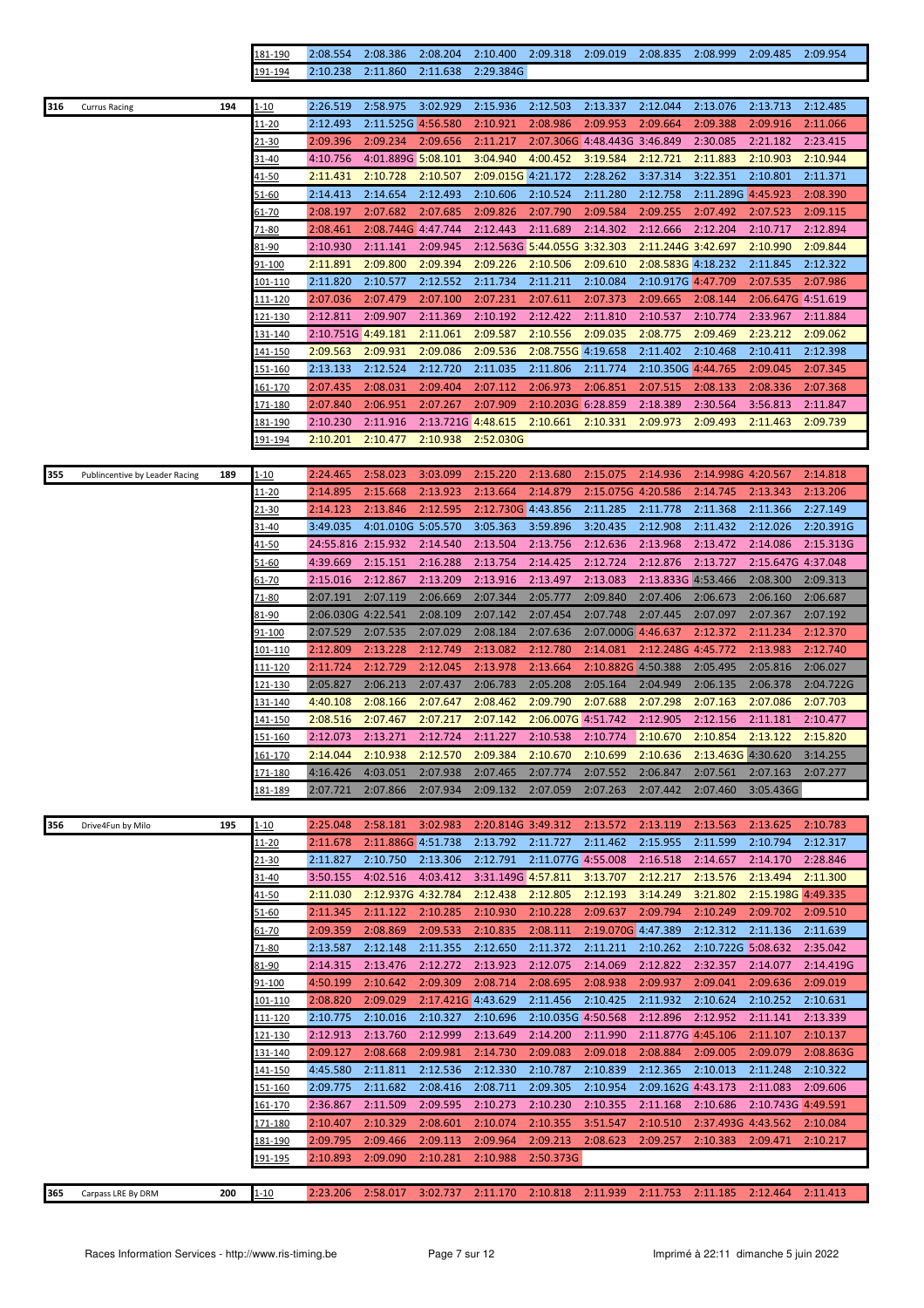|     |                    |     | 11-20           | 2:11.215           | 2:14.541                                                                                  | 2:12.298G 4:10.942 |                    | 2:11.147           | 2:11.800           | 2:12.694           | 2:13.354           | 2:12.390           | 2:12.996  |
|-----|--------------------|-----|-----------------|--------------------|-------------------------------------------------------------------------------------------|--------------------|--------------------|--------------------|--------------------|--------------------|--------------------|--------------------|-----------|
|     |                    |     | 21-30           | 2:13.000           | 2:11.358                                                                                  | 2:12.645           | 2:11.549           | 2:10.771           | 2:11.318G 4:38.940 |                    | 2:07.529           | 2:07.355           | 2:06.614  |
|     |                    |     | 31-40           | 2:09.196           | 2:18.451                                                                                  | 3:05.189           | 3:58.335G 4:57.928 |                    | 3:05.495           | 4:00.319           | 3:18.302           | 2:08.593           | 2:07.749  |
|     |                    |     | 41-50           | 2:07.462           | 2:07.329                                                                                  | 2:08.532           | 2:07.316           | 2:06.883           | 2:06.844           | 2:07.264           | 2:06.828           | 2:48.696           | 3:51.063G |
|     |                    |     |                 |                    |                                                                                           |                    |                    |                    |                    |                    |                    |                    |           |
|     |                    |     | 51-60           | 4:35.644           | 2:11.401                                                                                  | 2:12.609           | 2:13.552           | 2:13.263           | 2:12.701           | 2:12.527           | 2:12.881           | 2:12.277           | 2:13.028  |
|     |                    |     | 51-70           | 2:11.582           | 2:11.229                                                                                  | 2:10.952           | 2:10.693           | 2:10.897G 4:18.333 |                    | 2:11.020           | 2:10.306           | 2:10.518           | 2:14.712  |
|     |                    |     | $71 - 80$       | 2:11.799           | 2:11.985                                                                                  | 2:11.806           | 2:11.184           | 2:11.485           | 2:13.683           | 2:12.000           | 2:10.429           | 2:10.101           | 2:11.443  |
|     |                    |     | 31-90           | 2:10.868           | 2:11.785                                                                                  | 2:12.295           | 2:10.575           | 2:09.836G 4:18.031 |                    | 2:13.437           | 2:14.399           | 2:13.066           | 2:15.473  |
|     |                    |     |                 |                    |                                                                                           |                    |                    |                    |                    |                    |                    |                    |           |
|     |                    |     | 91-100          | 2:15.090           | 2:12.645                                                                                  | 2:12.912G 4:45.353 |                    | 2:11.492           | 2:12.831           | 2:11.411           | 2:12.084           | 2:11.492           | 2:10.955  |
|     |                    |     | 101-110         | 2:09.440           | 2:09.364                                                                                  | 2:09.269           | 2:09.127           | 2:11.077           | 2:11.339G 4:36.182 |                    | 2:06.041           | 2:05.760           | 2:06.464  |
|     |                    |     | 111-120         | 2:05.914           | 2:06.738                                                                                  | 2:06.157           | 2:06.909           | 2:05.105           | 2:05.629           | 2:05.666           | 2:05.971           | 2:05.824G 4:36.846 |           |
|     |                    |     | <u>121-130</u>  | 2:06.371           | 2:06.081                                                                                  | 2:05.849           | 2:05.735           | 2:05.757           | 2:05.397           | 2:06.314           | 2:06.045           | 2:06.150           | 2:06.604  |
|     |                    |     |                 |                    |                                                                                           |                    |                    |                    |                    |                    |                    |                    |           |
|     |                    |     | 131-140         | 2:05.870           | 2:06.363                                                                                  | 2:05.964           | 2:05.803           | 2:05.130           | 2:05.411G 4:19.220 |                    | 2:11.157           | 2:11.324           | 2:10.857  |
|     |                    |     | <u>141-150</u>  | 2:09.872           | 2:10.208                                                                                  | 2:09.910           | 2:11.511           | 2:09.625G 4:13.912 |                    | 2:10.306           | 2:09.473           | 2:09.550           | 2:09.035  |
|     |                    |     | 151-160         | 2:09.962           | 2:10.159                                                                                  | 2:10.485           | 2:10.432           | 2:09.986G 4:13.569 |                    | 2:11.620           | 2:12.514           | 2:12.910           | 2:11.450  |
|     |                    |     | <u>161-170</u>  | 2:11.664           | 2:11.692                                                                                  | 2:11.309           | 2:11.567           | 2:12.534           | 2:11.280           | 2:11.404           | 2:11.316           | 2:12.062           | 2:10.551  |
|     |                    |     |                 |                    |                                                                                           |                    |                    |                    |                    |                    |                    |                    |           |
|     |                    |     | <u>171-180</u>  | 2:10.137G 4:41.270 |                                                                                           | 2:08.632           | 2:07.944           | 2:08.670           | 2:08.749           | 2:09.488           | 2:08.925           | 2:08.880G 4:57.010 |           |
|     |                    |     | 181-190         | 2:16.605           | 2:45.184                                                                                  | 4:16.513           | 4:00.214           | 2:07.275           | 2:06.446G 4:39.835 |                    | 2:05.761           | 2:07.353           | 2:06.771  |
|     |                    |     | <u>191-200</u>  | 2:06.354           | 2:06.976                                                                                  | 2:06.135           | 2:06.652           | 2:07.192           | 2:06.361           | 2:06.579           | 2:07.684           | 2:08.125           | 2:51.825G |
|     |                    |     | 201-200         |                    |                                                                                           |                    |                    |                    |                    |                    |                    |                    |           |
|     |                    |     |                 |                    |                                                                                           |                    |                    |                    |                    |                    |                    |                    |           |
|     |                    |     |                 |                    |                                                                                           |                    |                    |                    |                    |                    |                    |                    |           |
| 377 | Mazuin Sport (437) | 206 | $1 - 10$        | 2:11.634           | 2:51.934                                                                                  | 3:08.972           | 2:05.819           | 2:06.573           | 2:07.534           | 2:06.187           | 2:05.623           | 2:05.559           | 2:05.451  |
|     |                    |     | 11-20           | 2:05.519           | 2:05.761                                                                                  | 2:05.364           | 2:05.122           | 2:06.701           | 2:07.795           | 2:06.094           | 2:05.881           | 2:05.786           | 2:04.971G |
|     |                    |     | 21-30           | 3:34.499           | 2:09.441                                                                                  | 2:08.769           | 2:07.484           | 2:07.255           | 2:07.237           | 2:07.144           | 2:07.175           | 2:06.780           | 2:07.284  |
|     |                    |     | 31-40           | 2:07.250           | 2:07.070                                                                                  | 2:06.780           | 2:10.980G 4:27.539 |                    | 3:58.410           | 4:01.170           | 3:27.828           | 2:15.538           | 2:22.051  |
|     |                    |     | 41-50           | 3:19.366           | 2:09.633                                                                                  | 2:06.606           | 2:07.427           | 2:08.756           | 2:06.638           | 2:07.120           | 2:06.821           | 2:06.308           | 2:06.358  |
|     |                    |     |                 |                    |                                                                                           |                    |                    |                    |                    |                    |                    |                    |           |
|     |                    |     | 51-60           | 2:06.300           | 2:42.199G 4:07.170                                                                        |                    | 3:21.283           | 2:06.725           | 2:05.901           | 2:08.469           | 2:06.730           | 2:06.116           | 2:05.811  |
|     |                    |     | 51-70           | 2:05.534           | 2:05.389                                                                                  | 2:07.161           | 2:05.135           | 2:06.655           | 2:05.668G 3:33.859 |                    | 2:05.962           | 2:06.023           | 2:05.446  |
|     |                    |     | 71-80           | 2:06.962           | 2:05.683                                                                                  | 2:05.758           | 2:05.829           | 2:05.137           | 2:06.191           | 2:05.513           | 2:05.041           | 2:06.153           | 2:05.195  |
|     |                    |     | 31-90           | 2:05.709           | 2:06.580                                                                                  | 2:06.094           | 2:05.056           | 2:04.724           | 2:04.778G 3:33.820 |                    | 2:05.993           | 2:05.962           | 2:05.715  |
|     |                    |     | 91-100          | 2:05.888           | 2:05.498                                                                                  | 2:05.617           | 2:06.230           | 2:05.730           | 2:05.453           | 2:06.111           | 2:05.524           | 2:05.617           | 2:05.408  |
|     |                    |     |                 |                    |                                                                                           |                    |                    |                    |                    |                    |                    |                    |           |
|     |                    |     | 101-110         | 2:05.319           | 2:05.344                                                                                  | 2:06.975           | 2:05.378           | 2:05.987           | 2:04.412G 3:34.442 |                    | 2:05.575           | 2:05.200           | 2:05.489  |
|     |                    |     | 111-120         | 2:05.217           | 2:05.758                                                                                  | 2:05.515           | 2:05.647           | 2:05.298           | 2:05.130           | 2:06.132           | 2:05.533           | 2:05.943           | 2:05.077  |
|     |                    |     | 121-130         | 2:05.746           | 2:05.601                                                                                  | 2:05.327           | 2:05.368           | 2:05.023G 3:34.814 |                    | 2:06.676           | 2:05.620           | 2:05.858           | 2:06.357  |
|     |                    |     | 131-140         | 2:05.556           | 2:05.363                                                                                  | 2:05.428           | 2:05.476           | 2:06.087           | 2:04.780           | 2:05.200           | 2:04.648           | 2:05.532           | 2:05.014  |
|     |                    |     | 141-150         | 2:05.625           | 2:05.601                                                                                  | 2:05.165           | 2:06.517G 3:33.796 |                    | 2:06.482           | 2:05.877           | 2:05.527           | 2:05.386           | 2:05.892  |
|     |                    |     | <u>151-160</u>  | 2:05.952           | 2:05.947                                                                                  | 2:06.051           | 2:05.571           | 2:06.263           | 2:04.633           | 2:04.988           | 2:05.049           | 2:05.191           | 2:06.032  |
|     |                    |     |                 | 2:06.208           | 2:05.518G 3:30.006                                                                        |                    |                    |                    |                    |                    |                    |                    |           |
|     |                    |     | 61-170          |                    |                                                                                           |                    | 2:05.546           | 2:05.668           | 2:06.344           | 2:06.213           | 2:06.088           | 2:05.946           | 2:06.081  |
|     |                    |     | 171-180         | 2:06.257           | 2:06.165                                                                                  | 2:05.671           | 2:05.685           | 2:05.430           | 2:05.349           | 2:05.257           | 2:05.370           | 2:05.702G 4:50.326 |           |
|     |                    |     | 81-190          |                    | 2:05.224 2:04.693 2:04.835 2:04.267 2:04.328 2:05.302 2:05.049 2:05.928 2:04.503 2:05.264 |                    |                    |                    |                    |                    |                    |                    |           |
|     |                    |     | <u> 191-200</u> | 2:04.806           | 25:31.110 2:08.604                                                                        |                    | 2:04.764           | 2:04.768           | 2:04.973 2:04.648  |                    | 2:04.431           | 2:04.295           | 2:04.887  |
|     |                    |     | <u>201-206</u>  | 2:04.718           | 2:04.639                                                                                  | 2:04.546           | 2:05.062           | 2:04.485           | 3:01.037G          |                    |                    |                    |           |
|     |                    |     |                 |                    |                                                                                           |                    |                    |                    |                    |                    |                    |                    |           |
|     |                    |     |                 |                    |                                                                                           |                    |                    |                    |                    |                    |                    |                    |           |
| 399 | <b>DRM Materne</b> | 213 | 1-10            | 2:13.554           | 2:52.062                                                                                  | 3:09.003           | 2:06.514           | 2:05.771           | 2:06.806           | 2:06.342           | 2:05.485           | 2:05.499           | 2:04.785  |
|     |                    |     | 11-20           | 2:04.345           | 2:05.069                                                                                  | 2:05.284           | 2:06.163           | 2:07.504           | 2:06.329           | 2:05.149           | 2:05.294           | 2:05.204G 3:59.165 |           |
|     |                    |     | 21-30           | 2:08.339           | 2:06.673                                                                                  | 2:07.219           | 2:07.886           | 2:07.593           | 2:07.078           | 2:06.680           | 2:06.941           | 2:07.429           | 2:07.403  |
|     |                    |     | 31-40           | 2:08.156           | 2:06.647                                                                                  | 2:06.732           | 2:20.459           | 3:43.265G 4:33.127 |                    | 3:58.588           | 3:34.320           | 3:57.836           | 3:22.199  |
|     |                    |     | <u>41-50</u>    | 2:11.510           | 2:13.877                                                                                  | 2:12.481           | 2:10.702           | 2:09.955           | 2:10.977           | 2:07.795           | 2:07.973           | 2:08.619           | 2:10.419G |
|     |                    |     |                 | 3:29.673           | 2:49.958                                                                                  | 3:24.270           | 2:08.723           | 2:05.276           | 2:05.880           | 2:15.112           | 2:05.320           | 2:05.850           | 2:05.603  |
|     |                    |     | 51-60           |                    |                                                                                           |                    |                    |                    |                    |                    |                    |                    |           |
|     |                    |     | $61 - 70$       | 2:05.342           | 2:06.073                                                                                  | 2:04.914           | 2:06.351           | 2:05.234           | 2:05.093           | 2:04.827           | 2:06.365G 3:42.291 |                    | 2:06.399  |
|     |                    |     | 71-80           | 2:06.072           | 2:06.082                                                                                  | 2:07.013           | 2:06.744           | 2:06.640           | 2:07.070           | 2:06.906           | 2:06.881           | 2:08.158           | 2:07.752  |
|     |                    |     | 81-90           | 2:06.533           | 2:07.490                                                                                  | 2:07.638           | 2:05.835           | 2:06.880G 3:27.429 |                    | 2:07.280           | 2:08.387           | 2:07.989           | 2:07.345  |
|     |                    |     | <u>91-100</u>   | 2:06.486           | 2:07.129                                                                                  | 2:08.054           | 2:07.143           | 2:08.333           | 2:06.347           | 2:05.961           | 2:06.185           | 2:06.779           | 2:07.024  |
|     |                    |     | 101-110         | 2:06.696           | 2:06.493                                                                                  | 2:08.270G 3:39.359 |                    | 2:08.029           | 2:06.438           | 2:08.800           | 2:06.030           | 2:06.442           | 2:06.138  |
|     |                    |     |                 | 2:06.393           |                                                                                           |                    |                    |                    | 2:05.237           | 2:05.479           | 2:05.828           | 2:05.821G 3:30.583 |           |
|     |                    |     | 111-120         |                    | 2:07.086                                                                                  | 2:06.360           | 2:07.805           | 2:06.454           |                    |                    |                    |                    |           |
|     |                    |     | 121-130         | 2:06.960           | 2:07.616                                                                                  | 2:07.926           | 2:07.696           | 2:07.086           | 2:06.751           | 2:06.658           | 2:06.588           | 2:07.126           | 2:07.894  |
|     |                    |     | 131-140         | 2:07.412           | 2:06.262                                                                                  | 2:05.683           | 2:05.808           | 2:06.935           | 2:07.625           | 2:07.103G 3:24.685 |                    | 2:06.447           | 2:04.932  |
|     |                    |     | 141-150         | 2:04.591           | 2:04.604                                                                                  | 2:05.284           | 2:04.336           | 2:04.142           | 2:04.402           | 2:04.003           | 2:04.352           | 2:04.626           | 2:04.645  |
|     |                    |     | 151-160         | 2:04.040           | 2:03.738                                                                                  | 2:04.006           | 2:04.530           | 2:03.858           | 2:03.505           | 2:04.553           | 2:04.322           | 2:04.192G 3:28.318 |           |
|     |                    |     | 161-170         | 2:07.190           | 2:07.709                                                                                  | 2:07.991           | 2:05.719           | 2:05.890           | 2:05.548           | 2:04.808           | 2:06.122           | 2:05.774           | 2:05.655  |
|     |                    |     |                 |                    |                                                                                           |                    |                    |                    |                    |                    |                    |                    |           |
|     |                    |     | <u>171-180</u>  | 2:05.786           | 2:05.805                                                                                  | 2:05.684           | 2:07.317           | 2:07.103           | 2:06.280G 3:29.770 |                    | 2:07.410           | 2:07.485           | 2:06.591  |
|     |                    |     | <u>181-190</u>  | 2:05.600           | 2:06.381                                                                                  | 2:05.545           | 2:04.994           | 2:05.346           | 2:09.611           | 2:06.863           | 2:06.248           | 2:05.947           | 2:06.864  |
|     |                    |     | <u>191-200</u>  | 2:04.245           | 2:09.693                                                                                  | 2:08.782G 4:04.965 |                    | 4:16.532           | 4:02.362           | 2:06.528           | 2:04.855           | 2:04.611           | 2:04.379  |
|     |                    |     | 201-210         | 2:05.132           | 2:04.893                                                                                  | 2:05.223           | 2:04.470           | 2:04.632           | 2:04.833           | 2:04.218           | 2:04.898           | 2:05.703           | 2:06.162  |
|     |                    |     | <u>211-213</u>  | 2:04.854           | 2:05.972                                                                                  | 2:50.129G          |                    |                    |                    |                    |                    |                    |           |
|     |                    |     |                 |                    |                                                                                           |                    |                    |                    |                    |                    |                    |                    |           |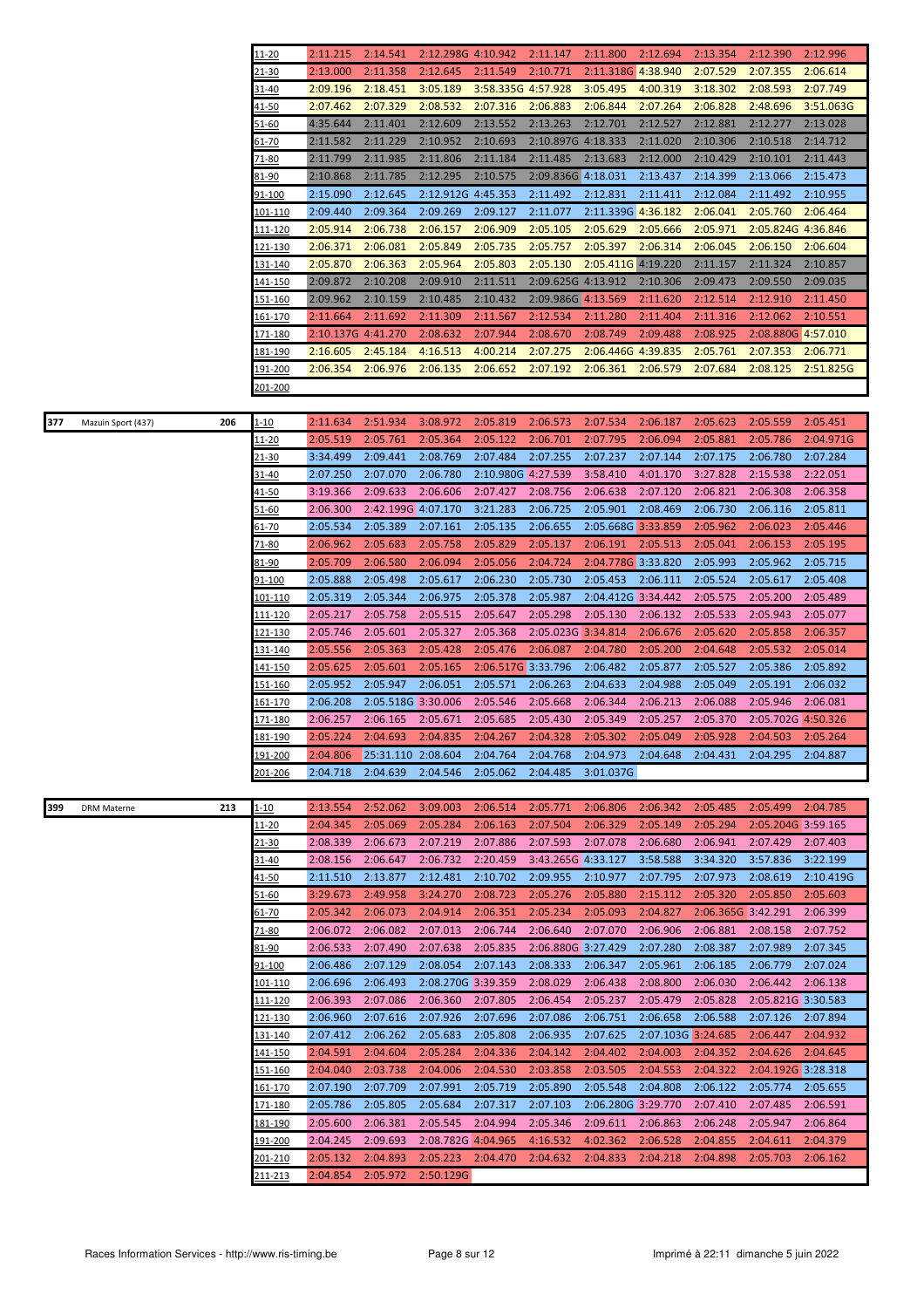| 415 | <b>Clubsport Racing</b> | 214 | $1 - 10$        | 2:12.891           | 2:51.685           | 3:08.920           | 2:05.543           | 2:05.470           | 2:05.985           | 2:05.811           | 2:04.839           | 2:05.071           | 2:06.210  |
|-----|-------------------------|-----|-----------------|--------------------|--------------------|--------------------|--------------------|--------------------|--------------------|--------------------|--------------------|--------------------|-----------|
|     |                         |     | 11-20           | 2:05.496           | 2:05.881           | 2:05.354           | 2:06.863           | 2:06.516           | 2:05.084           | 2:06.373           | 2:05.095           | 2:04.856           | 2:06.425  |
|     |                         |     | 21-30           | 2:04.948G 3:31.968 |                    | 2:08.353           | 2:07.051           | 2:06.829           | 2:06.415           | 2:06.473           | 2:07.108           | 2:06.742           | 2:07.854  |
|     |                         |     | 31-40           | 2:08.370           | 2:07.708           | 2:06.489           | 2:09.785G 4:35.989 |                    | 3:59.250           | 4:01.186           | 3:29.061           | 2:15.729           | 2:22.127  |
|     |                         |     | $41 - 50$       | 3:19.629           | 2:06.789           | 2:07.333           | 2:05.981           | 2:05.377           | 2:05.487           | 2:06.304           | 2:06.032           | 2:06.172           | 2:06.054G |
|     |                         |     | <u>51-60</u>    | 3:37.780           | 2:08.899           | 3:10.047           | 3:22.156           | 2:07.123           | 2:06.317           | 2:06.104           | 2:06.442           | 2:06.279           | 2:06.187  |
|     |                         |     | <u>61-70</u>    | 2:06.437           | 2:06.688           | 2:07.654           | 2:06.686           | 2:07.472           | 2:06.395           | 2:06.563           | 2:06.938           | 2:06.537           | 2:04.092G |
|     |                         |     | 71-80           | 3:29.367           | 2:06.134           | 2:05.468           | 2:05.983           | 2:05.729           | 2:05.430           | 2:06.043           | 2:06.188           | 2:05.165           | 2:06.444  |
|     |                         |     | 81-90           | 2:06.650           | 2:05.518           | 2:05.431           | 2:05.272           | 2:05.364           | 2:05.545           | 2:05.083           | 2:05.353           | 2:03.706G 3:30.161 |           |
|     |                         |     | 91-100          | 2:06.368           | 2:06.946           | 2:06.640           | 2:06.533           | 2:06.338           | 2:10.873           | 2:06.775           | 2:05.617           | 2:05.739           | 2:05.964  |
|     |                         |     |                 | 2:08.381           |                    | 2:07.211           |                    |                    | 2:05.768           |                    |                    |                    |           |
|     |                         |     | 101-110         |                    | 2:05.693           |                    | 2:06.262           | 2:06.162           |                    | 2:04.482G 3:27.156 |                    | 2:05.102           | 2:05.617  |
|     |                         |     | 111-120         | 2:05.339           | 2:06.966           | 2:05.867           | 2:06.089           | 2:04.934           | 2:04.929           | 2:06.194           | 2:04.476           | 2:05.490           | 2:04.260  |
|     |                         |     | 121-130         | 2:05.487           | 2:05.379           | 2:05.141           | 2:04.930           | 2:04.164G 3:30.298 |                    | 2:07.873           | 2:06.610           | 2:06.801           | 2:06.312  |
|     |                         |     | 131-140         | 2:06.342           | 2:05.464           | 2:06.310           | 2:06.223           | 2:05.729           | 2:05.658           | 2:05.680           | 2:05.642           | 2:06.204           | 2:05.018  |
|     |                         |     | 141-150         | 2:05.725           | 2:05.054G 3:27.626 |                    | 2:07.073           | 2:04.651           | 2:05.392           | 2:05.392           | 2:04.965           | 2:05.228           | 2:05.004  |
|     |                         |     | <u>151-160</u>  | 2:05.810           | 2:04.577G 3:27.322 |                    | 2:04.554           | 2:05.927           | 2:04.628           | 2:04.714           | 2:05.150           | 2:04.685           | 2:05.016  |
|     |                         |     | 161-170         | 2:05.373           | 2:04.854G 3:29.792 |                    | 2:06.580           | 2:06.339           | 2:05.519           | 2:05.780           | 2:06.033           | 2:05.593           | 2:06.459  |
|     |                         |     | <u>171-180</u>  | 2:05.829           | 2:05.002           | 2:04.529           | 2:05.322           | 2:05.026           | 2:05.641           | 2:05.900           | 2:05.298G 3:27.610 |                    | 2:04.553  |
|     |                         |     | 181-190         | 2:05.261           | 2:04.130           | 2:04.294           | 2:04.811           | 2:05.019           | 2:04.695           | 2:05.156           | 2:06.171           | 2:05.630           | 2:05.580  |
|     |                         |     | <u> 191-200</u> | 2:04.302           | 2:05.144           | 2:12.432G 3:32.021 |                    | 2:56.929           | 4:16.159           | 4:03.165           | 2:05.706           | 2:05.223           | 2:05.568  |
|     |                         |     | 201-210         | 2:04.907           | 2:05.084           | 2:05.889           | 2:05.226           | 2:04.911           | 2:05.076           | 2:05.897           | 2:05.149           | 2:04.586           | 2:05.264  |
|     |                         |     | 211-214         | 2:05.704           | 2:05.441           | 2:05.462           | 2:37.778G          |                    |                    |                    |                    |                    |           |
|     |                         |     |                 |                    |                    |                    |                    |                    |                    |                    |                    |                    |           |
| 426 | AP By Acome             | 214 | <u>1-10</u>     | 2:19.660           | 2:55.516           | 3:03.260           | 2:07.135           | 2:07.095           | 2:06.558           | 2:07.746           | 2:07.164           | 2:06.811           | 2:06.287  |
|     |                         |     | 11-20           | 2:07.288           | 2:06.219           | 2:06.496           | 2:07.879           | 2:06.575           | 2:05.926           | 2:06.193           | 2:06.940           | 2:06.160           | 2:06.080G |
|     |                         |     | 21-30           | 3:29.307           | 2:07.537           | 2:07.751           | 2:06.366           | 2:06.661           | 2:07.088           | 2:06.847           | 2:07.149           | 2:07.293           | 2:07.029  |
|     |                         |     | 31-40           | 2:07.166           | 2:06.417           | 2:07.045           | 2:25.227G 4:09.616 |                    | 3:56.866           | 4:01.725           | 3:25.613           | 2:15.145           | 2:22.986  |
|     |                         |     |                 | 3:18.357           | 2:07.451           | 2:06.149           | 2:09.111           | 2:08.471           | 2:06.444           | 2:07.358           | 2:06.308           | 2:06.468           | 2:06.650  |
|     |                         |     | <u>41-50</u>    |                    |                    |                    |                    |                    |                    |                    |                    |                    |           |
|     |                         |     | 51-60           | 2:05.979           | 2:41.062G 4:14.697 |                    | 3:20.370           | 2:05.430           | 2:06.815           | 2:06.779           | 2:05.728           | 2:07.552G 2:50.859 |           |
|     |                         |     | $61 - 70$       | 2:07.285G 3:30.286 |                    | 2:05.269           | 2:05.579           | 2:05.329           | 2:05.582           | 2:06.480           | 2:05.408           | 2:06.475G 3:27.565 |           |
|     |                         |     | 71-80           | 2:05.469           | 2:05.897           | 2:05.807           | 2:05.233           | 2:05.760           | 2:05.568           | 2:05.601           | 2:05.716           | 2:05.013           | 2:06.025  |
|     |                         |     | 81-90           | 2:06.567           | 2:04.538           | 2:05.266           | 2:05.309           | 2:05.815           | 2:05.194           | 2:04.224G 3:26.474 |                    | 2:07.361           | 2:06.413  |
|     |                         |     | 91-100          | 2:06.475           | 2:05.796           | 2:05.884           | 2:05.879           | 2:06.851           | 2:06.223           | 2:05.501           | 2:05.317           | 2:04.888           | 2:06.048  |
|     |                         |     | 101-110         | 2:06.808           | 2:05.592           | 2:05.425           | 2:05.052           | 2:04.368G 3:37.444 |                    | 2:05.124           | 2:05.844           | 2:05.236           | 2:05.578  |
|     |                         |     | 111-120         | 2:05.642           | 2:05.215           | 2:05.634           | 2:05.407           | 2:04.407           | 2:06.184           | 2:04.954           | 2:05.072           | 2:04.609           | 2:05.342  |
|     |                         |     | 121-130         | 2:05.557           | 2:04.610           | 2:04.229           | 2:05.715G 3:28.586 |                    | 2:06.952           | 2:05.438           | 2:05.474           | 2:05.984           | 2:05.093  |
|     |                         |     | 131-140         | 2:05.403           | 2:04.679           | 2:04.516           | 2:05.817           | 2:05.440           | 2:04.609           | 2:05.246           | 2:05.908           | 2:05.743           | 2:05.377  |
|     |                         |     | 141-150         | 2:05.495           | 2:06.371           | 2:02.757G 3:25.944 |                    | 2:05.713           | 2:06.061           | 2:06.047           | 2:06.341           | 2:05.353           | 2:05.266  |
|     |                         |     | 151-160         | 2:05.416           | 2:05.155           | 2:05.143           | 2:05.038           | 2:05.270           | 2:05.034           | 2:04.833           | 2:05.503           | 2:05.110           | 2:05.068  |
|     |                         |     | 161-170         | 2:04.468G 3:25.360 |                    | 2:05.415           | 2:04.620           | 2:05.298           | 2:04.196           | 2:05.453           | 2:04.378           | 2:05.048           | 2:05.080  |
|     |                         |     | <u>171-180</u>  | 2:04.560           | 2:04.331           | 2:05.288           | 2:05.549           |                    | 2:04.873G 3:27.330 | 2:05.283           | 2:06.075           | 2:05.675           | 2:05.555  |
|     |                         |     | 181-190         | 2:05.404           | 2:05.148           | 2:04.576           | 2:05.478           | 2:05.431           | 2:04.642           | 2:04.929           | 2:04.923           | 2:04.215           | 2:04.440  |
|     |                         |     | 191-200         | 2:04.902           | 2:04.047           | 2:09.410G 3:33.524 |                    | 2:45.003           | 4:16.673           | 4:00.607           | 2:07.529           | 2:06.231           | 2:04.984  |
|     |                         |     | 201-210         | 2:04.941           | 2:05.002           | 2:04.997           | 2:04.128           | 2:04.559           | 2:04.799           | 2:04.977           | 2:04.137           | 2:04.414           | 2:05.297  |
|     |                         |     | 211-214         | 2:05.893           | 2:05.163           | 2:13.133           | 2:45.894G          |                    |                    |                    |                    |                    |           |
|     |                         |     |                 |                    |                    |                    |                    |                    |                    |                    |                    |                    |           |
| 463 | M3M                     | 212 | 1-10            | 2:15.682           | 2:55.528           | 3:04.777           | 2:08.458           | 2:06.608           | 2:07.846           | 2:08.728           | 2:07.161           | 2:07.411           | 2:07.148  |
|     |                         |     | <u> 11-20</u>   | 2:08.473           | 2:06.415           | 2:06.829           | 2:08.676           | 2:06.552           | 2:05.981           | 2:06.861           | 2:06.415           | 2:07.742G 3:33.074 |           |
|     |                         |     | 21-30           | 2:09.258           | 2:08.814           | 2:09.163           | 2:10.670           | 2:09.625           | 2:09.548           | 2:09.445           | 2:10.829           | 2:09.509           | 2:09.361  |
|     |                         |     | 31-40           | 2:08.517           | 2:08.864           | 2:07.947           | 2:10.450G 4:02.680 |                    | 3:44.502           | 4:00.072           | 3:31.691           | 2:17.574           | 2:16.125  |
|     |                         |     | <u>41-50</u>    | 3:19.187           | 2:14.515           | 2:13.986           | 2:15.524           | 2:14.562           | 2:13.397           | 2:12.593           | 2:11.753           | 2:13.525           | 2:13.343  |
|     |                         |     | $51 - 60$       | 2:18.407G 3:41.738 |                    | 2:10.921           | 3:09.416           | 2:08.004           | 2:08.494           | 2:06.825           | 2:07.168           | 2:07.197           | 2:06.905  |
|     |                         |     |                 | 2:06.835           | 2:06.775           | 2:07.552           | 2:06.151           | 2:05.700           | 2:06.567           | 2:06.938           | 2:06.503           | 2:05.714           | 2:05.640G |
|     |                         |     | $61 - 70$       |                    |                    |                    |                    |                    |                    |                    |                    |                    |           |
|     |                         |     | 71-80           | 3:30.455           | 2:08.717           | 2:09.080           | 2:07.072           | 2:08.027           | 2:07.490           | 2:07.984           | 2:07.969           | 2:16.842           | 2:09.258  |
|     |                         |     | 81-90           | 2:08.948           | 2:08.211           | 2:08.117           | 2:08.442           | 2:08.527           | 2:09.004           | 2:08.725           | 2:07.586G 3:29.839 |                    | 2:11.857  |
|     |                         |     | 91-100          | 2:11.144           | 2:10.455           | 2:10.536           | 2:11.312           | 2:10.452           | 2:09.753           | 2:10.912           | 2:09.739           | 2:09.673           | 2:10.997  |
|     |                         |     | <u> 101-110</u> | 2:08.774           | 2:12.699           | 2:10.015           | 2:09.022           | 2:08.999G 3:43.524 |                    | 2:06.649           | 2:06.375           | 2:07.093           | 2:06.725  |
|     |                         |     | 111-120         | 2:07.662           | 2:06.047           | 2:06.107           | 2:06.709           | 2:06.247           | 2:06.623           | 2:06.520           | 2:06.364           | 2:06.957           | 2:06.282  |
|     |                         |     | 121-130         | 2:05.548           | 2:05.836           | 2:05.660           | 2:06.972           | 2:06.250G 3:32.990 |                    | 2:08.248           | 2:07.655           | 2:10.029           | 2:08.075  |
|     |                         |     | 131-140         | 2:06.899           | 2:07.677           | 2:07.793           | 2:07.425           | 2:06.904           | 2:07.453           | 2:07.271           | 2:08.312           | 2:10.050           | 2:07.301  |
|     |                         |     | 141-150         | 2:07.738           | 2:06.660G 3:38.239 |                    | 2:10.526           | 2:09.765           | 2:10.750           | 2:09.759           | 2:09.075           | 2:09.191           | 2:09.174  |
|     |                         |     | <u>151-160</u>  | 2:08.704           | 2:10.950           | 2:08.295           | 2:07.908           | 2:11.453           | 2:07.735           | 2:08.698           | 2:09.113           | 2:07.926           | 2:10.769  |
|     |                         |     | 161-170         | 2:12.497G 3:32.735 |                    | 2:07.460           | 2:07.842           | 2:08.077           | 2:08.032           | 2:07.591           | 2:08.262           | 2:08.344           | 2:08.861  |
|     |                         |     | <u>171-180</u>  | 2:07.658           | 2:08.408           | 2:07.603           | 2:08.507           | 2:06.784           | 2:07.604           | 2:05.817           | 2:06.298           | 2:05.974G 3:34.876 |           |
|     |                         |     | 181-190         | 2:08.880           | 2:33.651           | 2:12.272           | 2:09.716           | 2:09.841           | 2:09.538           | 2:09.951           | 2:11.018           | 2:10.715           | 2:14.059  |
|     |                         |     | 191-200         | 2:18.219G 4:44.638 |                    | 2:16.853           | 2:30.671           | 3:55.037           | 2:07.077           | 2:06.258           | 2:06.811           | 2:05.944           | 2:05.547  |
|     |                         |     |                 |                    |                    |                    |                    |                    |                    |                    |                    |                    |           |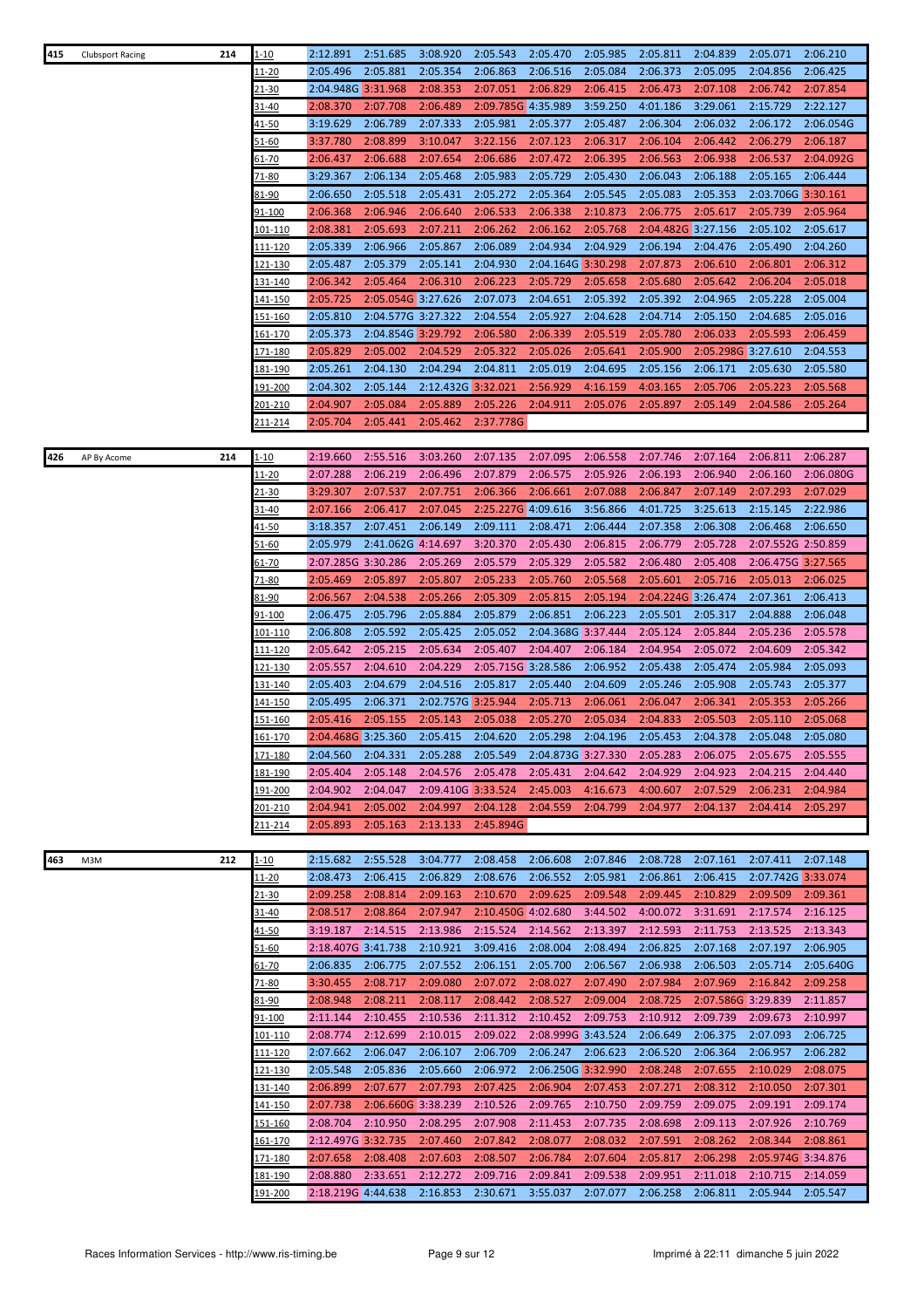| 201-210 | 2:06.535 2:06.685 2:05.862 2:05.495 2:05.699 2:05.563 2:06.633 2:06.870 2:07.371 2:06.990 |  |  |  |  |
|---------|-------------------------------------------------------------------------------------------|--|--|--|--|
| 211-212 | 2:06.996 2:59.551G                                                                        |  |  |  |  |

| 465 | Compact Machinery by Leader(28<br>214 | $1 - 10$ | 2:10.876 | 2:50.402           | 3:09.633           | 2:05.408           | 2:05.171           | 2:05.348           | 2:05.803           | 2:06.360           | 2:04.899 | 2:05.014  |
|-----|---------------------------------------|----------|----------|--------------------|--------------------|--------------------|--------------------|--------------------|--------------------|--------------------|----------|-----------|
|     |                                       | 11-20    | 2:06.119 | 2:05.209           | 2:05.737           | 2:05.516           | 2:04.933           | 2:05.771           | 2:05.774           | 2:05.815           | 2:05.424 | 2:04.981G |
|     |                                       | 21-30    | 3:36.753 | 2:06.756           | 2:06.830           | 2:07.091           | 2:06.428           | 2:06.685           | 2:06.472           | 2:07.136           | 2:06.545 | 2:06.520  |
|     |                                       | 31-40    | 2:07.184 | 2:06.261           | 2:06.385           | 2:13.998G 4:37.706 |                    | 4:00.133           | 4:00.483           | 3:28.907           | 2:15.596 | 2:22.083  |
|     |                                       | 41-50    | 3:19.891 | 2:14.535           | 2:07.421           | 2:06.947           | 2:07.575           | 2:06.053           | 2:06.150           | 2:05.979           | 2:06.455 | 2:06.640  |
|     |                                       | 51-60    | 2:05.943 | 2:40.745G 4:11.169 |                    | 3:21.823           | 2:07.967           | 2:08.789           | 2:07.095           | 2:07.621           | 2:07.516 | 2:06.451  |
|     |                                       | 61-70    | 2:07.609 | 2:09.900           | 2:10.076           | 2:06.435           | 2:06.861           | 2:05.948           | 2:06.135           | 2:05.831           | 2:06.763 | 2:05.493G |
|     |                                       | 71-80    | 3:30.295 | 2:08.608           | 2:06.737           | 2:06.926           | 2:06.506           | 2:06.542           | 2:05.538           | 2:05.971           | 2:05.532 | 2:06.128  |
|     |                                       | 81-90    | 2:06.157 | 2:06.299           | 2:06.039           | 2:07.061           | 2:06.635 2:07.867  |                    | 2:05.585           | 2:04.549G 3:32.745 |          | 2:06.950  |
|     |                                       | 91-100   | 2:07.093 | 2:06.021           | 2:05.735           | 2:06.209           | 2:06.185           | 2:07.422           | 2:05.931           | 2:05.733           | 2:05.974 | 2:06.205  |
|     |                                       | 101-110  | 2:05.843 | 2:05.875           | 2:06.632           | 2:05.900           | 2:05.946           | 2:05.498G 3:30.010 |                    | 2:05.450           | 2:05.100 | 2:05.230  |
|     |                                       | 111-120  | 2:05.086 | 2:05.039           | 2:05.002           | 2:05.526           | 2:05.476           | 2:05.209           | 2:04.926           | 2:04.814           | 2:06.067 | 2:05.317  |
|     |                                       | 121-130  | 2:05.188 | 2:04.898           | 2:05.725           | 2:05.563           | 2:04.211G 3:33.893 |                    | 2:06.350           | 2:05.991           | 2:06.579 | 2:07.001  |
|     |                                       | 131-140  | 2:05.227 | 2:05.799           | 2:06.205           | 2:06.347           | 2:05.039           | 2:05.321           | 2:06.855           | 2:05.636           | 2:05.678 | 2:05.028  |
|     |                                       | 141-150  | 2:06.826 | 2:05.494           | 2:05.769           | 2:04.671G 3:34.714 |                    | 2:05.655           | 2:05.606           | 2:06.932           | 2:07.015 | 2:06.164  |
|     |                                       | 151-160  | 2:06.694 | 2:05.336           | 2:05.720           | 2:04.579           | 2:10.940           | 2:07.114           | 2:06.379G 4:37.618 |                    | 2:05.730 | 2:05.458  |
|     |                                       | 161-170  | 2:05.520 | 2:05.318           | 2:05.538           | 2:05.193           | 2:06.858           | 2:05.774           | 2:05.279           | 2:06.670           | 2:04.518 | 2:07.332  |
|     |                                       | 171-180  | 2:05.619 | 2:05.135           | 2:05.636           | 2:05.785           | 2:04.939           | 2:05.177           | 2:04.773           | 2:05.542 2:05.137  |          | 2:05.775G |
|     |                                       | 181-190  | 3:30.496 | 2:06.355           | 2:07.059           | 2:06.952           | 2:05.882           | 2:05.702           | 2:05.841           | 2:05.643           | 2:05.648 | 2:05.119  |
|     |                                       | 191-200  | 2:05.128 | 2:05.851           | 2:14.099G 5:09.867 |                    | 2:09.935           | 2:38.953           | 3:55.997           | 2:05.520           | 2:07.550 | 2:04.553  |
|     |                                       | 201-210  | 2:04.059 | 2:04.309           | 2:03.631           | 2:03.744           | 2:03.725           | 2:04.054           | 2:04.248           | 2:03.534           | 2:03.652 | 2:04.165  |
|     |                                       | 211-214  | 2:04.363 | 2:03.863           | 2:04.774           | 2:38.089G          |                    |                    |                    |                    |          |           |
|     |                                       |          |          |                    |                    |                    |                    |                    |                    |                    |          |           |

| 469 | Allure Team           | $\mathbf{1}$ | $1 - 1$  | 4:49.194G          |                    |                    |                    |                    |                    |                    |                   |                    |          |
|-----|-----------------------|--------------|----------|--------------------|--------------------|--------------------|--------------------|--------------------|--------------------|--------------------|-------------------|--------------------|----------|
|     |                       |              |          |                    |                    |                    |                    |                    |                    |                    |                   |                    |          |
| 477 | <b>DRM Autographe</b> | 216          | $1 - 10$ | 2:09.549           | 2:48.953           | 3:11.046           | 2:05.066           | 2:05.258           | 2:05.674           | 2:06.652           | 2:04.569          | 2:05.189           | 2:06.040 |
|     |                       |              | 11-20    | 2:05.475           | 2:05.059           | 2:06.937           | 2:05.449           | 2:04.788           | 2:05.106           | 2:04.601           | 2:04.466          | 2:04.750           | 2:06.334 |
|     |                       |              | 21-30    | 2:04.482G 3:29.896 |                    | 2:05.499           | 2:05.231           | 2:06.055           | 2:04.923           | 2:05.079           | 2:04.970          | 2:05.146           | 2:04.891 |
|     |                       |              | 31-40    | 2:06.393           | 2:05.609           | 2:04.469           | 2:06.049           | 2:09.785G 3:42.161 |                    | 3:35.966           | 3:59.315          | 3:35.727           | 3:56.706 |
|     |                       |              | 41-50    | 3:23.227           | 2:04.655           | 2:04.207           | 2:04.338           | 2:04.366           | 2:04.714           | 2:04.283           | 2:03.943          | 2:04.071           | 2:03.594 |
|     |                       |              | 51-60    | 2:04.056           | 3:19.335G 4:12.174 |                    | 3:22.450           | 2:05.937           | 2:03.604           | 2:03.607           | 2:04.099          | 2:04.150           | 2:05.345 |
|     |                       |              | 61-70    | 2:05.012           | 2:05.179           | 2:05.358           | 2:04.582           | 2:03.852           | 2:03.786           | 2:03.592           | 2:04.199          | 2:04.063           | 2:03.966 |
|     |                       |              | 71-80    | 2:02.516G 3:29.042 |                    | 2:04.594           | 2:05.106           | 2:05.362           | 2:04.049G 2:23.958 |                    | 2:04.776          | 2:04.266           | 2:04.387 |
|     |                       |              | 81-90    | 2:04.893           | 2:04.119           | 2:05.759           | 2:04.080           | 2:04.004           | 2:04.786           | 2:03.514           | 2:04.422          | 2:03.662G 3:30.308 |          |
|     |                       |              | 91-100   | 2:03.912           | 2:04.311           | 2:03.614           | 2:03.511           | 2:04.712           | 2:03.829           | 2:03.587           | 2:03.907          | 2:04.108           | 2:04.362 |
|     |                       |              | 101-110  | 2:05.123           | 2:04.203           | 2:04.550           | 2:05.016           | 2:03.903           | 2:03.532           | 2:04.387           |                   | 2:03.114G 3:28.432 | 2:05.168 |
|     |                       |              | 111-120  | 2:04.386           | 2:03.897           | 2:04.569           | 2:04.249           | 2:03.957           | 2:05.433           | 2:03.859           | 2:03.952 2:05.453 |                    | 2:03.930 |
|     |                       |              | 121-130  | 2:04.424           | 2:04.619           | 2:03.683           | 2:04.228           | 2:04.790           | 2:04.055           | 2:03.265G 3:27.507 |                   | 2:03.788           | 2:04.294 |
|     |                       |              | 131-140  | 2:03.799           | 2:03.822           | 2:04.067           | 2:02.983           | 2:03.153           | 2:02.705           | 2:04.676           | 2:02.817          | 2:03.401           | 2:04.092 |
|     |                       |              | 141-150  | 2:02.910           | 2:03.217           | 2:02.388           | 2:03.389           | 2:02.181G 3:32.072 |                    | 2:04.241           | 2:04.669          | 2:04.490           | 2:05.029 |
|     |                       |              | 151-160  | 2:03.681           | 2:04.215           | 2:04.621           | 2:04.199           | 2:03.829           | 2:03.935           | 2:03.684           | 2:03.697          | 2:03.912           | 2:04.661 |
|     |                       |              | 161-170  | 2:06.472           | 2:04.287           | 2:03.901           | 2:03.796G 3:27.684 |                    | 2:03.526           | 2:03.732           | 2:03.470          | 2:03.421           | 2:03.376 |
|     |                       |              | 171-180  | 2:03.642           | 2:04.287           | 2:04.520           | 2:04.546           | 2:03.255           | 2:03.842           | 2:05.237           | 2:04.181          | 2:03.576           | 2:03.478 |
|     |                       |              | 181-190  | 2:03.786           | 2:03.258           | 2:03.148G 3:30.321 |                    | 2:04.159           | 2:04.630           | 2:04.721           | 2:04.153          | 2:04.060           | 2:03.662 |
|     |                       |              | 191-200  | 2:04.178           | 2:03.844           | 2:03.693           | 2:03.882           | 2:04.599           | 2:11.905G 4:40.950 |                    | 4:14.900          | 4:05.396           | 2:04.769 |
|     |                       |              | 201-210  | 2:03.652           | 2:03.980           | 2:04.077           | 2:04.036           | 2:03.538           | 2:03.496 2:03.302  |                    | 2:03.790          | 2:03.294           | 2:03.461 |
|     |                       |              | 211-216  | 2:04.398           | 2:03.332           | 2:04.025           | 2:03.708           | 2:04.063           | 2:33.430G          |                    |                   |                    |          |
|     |                       |              |          |                    |                    |                    |                    |                    |                    |                    |                   |                    |          |
| 480 | Milo Tourneur         | 216          | 1-10     | 2:10.357           | 2:50.070           | 3:10.018           | 2:04.968           | 2:05.132           | 2:05.554           | 2:05.053           | 2:04.723          | 2:05.243           | 2:06.463 |
|     |                       |              | 11-20    | 2:05.436           | 2:05.103           | 2:06.072           | 2:05.505           | 2:05.574           | 2:04.857           | 2:04.473           | 2:04.858          | 2:04.593           | 2:04.583 |
|     |                       |              | 21-30    | 2:03.697G 3:30.630 |                    | 2:07.349           | 2:06.202           | 2:06.803           | 2:05.714           | 2:06.085           | 2:06.714          | 2:06.930           | 2:06.156 |
|     |                       |              |          | 200000             |                    | 2.07.024           | 2.25.0450          | 20022              | 1.00122            | $200 - 477$        | 2.20.027          | 2.45.024           | 2221     |

| <u>____</u> |                    |                    |          |                    |                    |                    |          |                    |                    |          |
|-------------|--------------------|--------------------|----------|--------------------|--------------------|--------------------|----------|--------------------|--------------------|----------|
| 21-30       | 2:03.697G 3:30.630 |                    | 2:07.349 | 2:06.202           | 2:06.803           | 2:05.714           | 2:06.085 | 2:06.714           | 2:06.930           | 2:06.156 |
| 31-40       | 2:06.196           | 2:06.164           | 2:07.034 | 2:25.615G 4:38.378 |                    | 4:00.472           | 4:02.177 | 3:29.987           | 2:15.694           | 2:22.149 |
| 41-50       | 3:19.440           | 2:06.671           | 2:08.222 | 2:05.339           | 2:06.028           | 2:06.813           | 2:05.547 | 2:06.201           | 2:05.268           | 2:06.785 |
| 51-60       | 2:06.030           | 2:46.812G 4:10.458 |          | 3:22.326           | 2:05.505           | 2:03.936           | 2:03.634 | 2:04.445           | 2:03.880           | 2:03.995 |
| 61-70       | 2:04.582           | 2:04.568           | 2:04.873 | 2:04.448           | 2:03.920           | 2:03.877           | 2:03.553 | 2:04.113           | 2:04.187           | 2:03.909 |
| 71-80       | 2:02.592G 3:27.968 |                    | 2:05.669 | 2:05.159           | 2:05.309           | 2:04.883           | 2:05.770 | 2:05.589           | 2:05.373           | 2:05.359 |
| 81-90       | 2:06.429           | 2:04.950           | 2:05.398 | 2:04.544           | 2:05.389           | 2:05.226           | 2:04.663 | 2:04.723           | 2:03.285G 3:27.192 |          |
| 91-100      | 2:05.986           | 2:05.921           | 2:05.283 | 2:05.125           | 2:04.732           | 2:04.725           | 2:04.549 | 2:06.081           | 2:04.899           | 2:06.018 |
| 101-110     | 2:05.070           | 2:04.185           | 2:04.623 | 2:05.252           | 2:03.787           | 2:04.157           | 2:04.118 | 2:03.443G 3:41.743 |                    | 2:05.953 |
| 111-120     | 2:05.164           | 2:04.554           | 2:04.967 | 2:04.800           | 2:05.267           | 2:08.178           | 2:04.610 | 2:05.248           | 2:04.808           | 2:04.890 |
| 121-130     | 2:04.451           | 2:04.916           | 2:05.907 | 2:04.743           | 2:05.450           | 2:03.333G 3:27.017 |          | 2:04.741           | 2:04.715           | 2:05.018 |
| 131-140     | 2:04.890           | 2:03.992           | 2:04.914 | 2:04.843           | 2:04.075           | 2:05.059           | 2:04.360 | 2:05.057           | 2:05.160           | 2:04.648 |
| 141-150     | 2:03.685           | 2:04.505           | 2:03.791 | 2:03.956           | 2:04.034G 3:28.602 |                    | 2:06.172 | 2:04.633           | 2:04.867           | 2:04.962 |
|             |                    |                    |          |                    |                    |                    |          |                    |                    |          |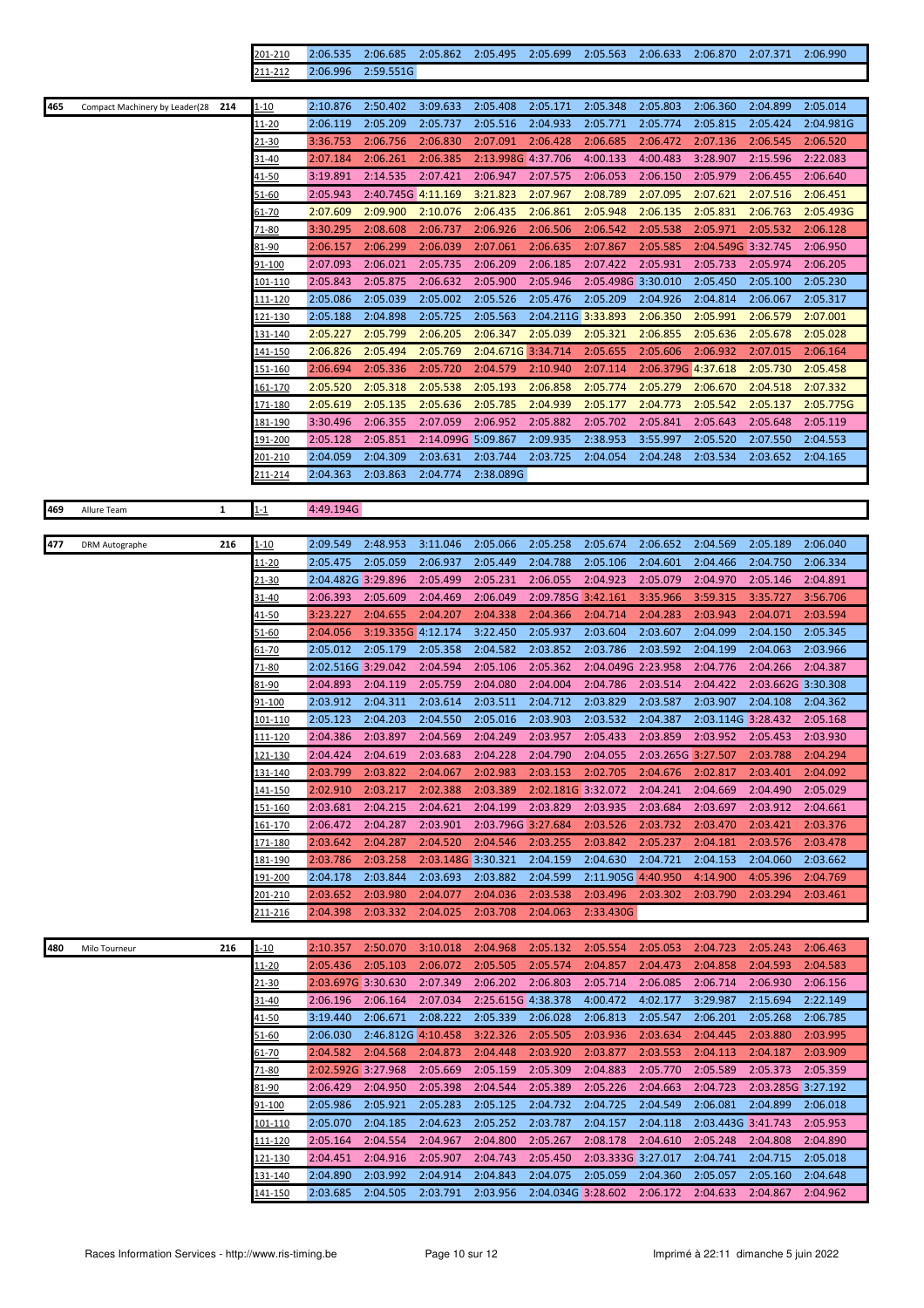|     |                 |     | 151-160         | 2:04.532           | 2:04.939                   | 2:04.209           | 2:04.198           | 2:04.201  | 2:04.188           | 2:03.708           | 2:04.795 | 2:04.028           | 2:04.335  |
|-----|-----------------|-----|-----------------|--------------------|----------------------------|--------------------|--------------------|-----------|--------------------|--------------------|----------|--------------------|-----------|
|     |                 |     | 161-170         | 2:04.294           | 2:03.989                   | 2:03.642G 3:27.416 |                    | 2:03.940  | 2:03.583           | 2:03.459           | 2:02.979 | 2:03.329           | 2:02.999  |
|     |                 |     | 171-180         | 2:03.361           | 2:03.267                   | 2:03.185           | 2:04.083           | 2:03.569  | 2:03.534           | 2:03.336           | 2:03.887 | 2:03.504           | 2:03.047  |
|     |                 |     | 181-190         | 2:03.051           | 2:02.726G 3:28.137         |                    | 2:04.713           | 2:04.080  | 2:04.542           | 2:04.128           | 2:04.160 | 2:03.861           | 2:04.173  |
|     |                 |     | 191-200         | 2:04.235           | 2:04.178                   | 2:04.385           | 2:04.409           |           | 2:09.371G 3:34.898 | 2:45.243           | 4:16.714 | 4:00.015           | 2:05.237  |
|     |                 |     | 201-210         | 2:03.376           | 2:03.452                   | 2:03.266           | 2:03.651           | 2:03.623  | 2:03.432           | 2:03.354           | 2:03.728 | 2:03.271           | 2:03.329  |
|     |                 |     |                 | 2:03.187           | 2:03.248                   | 2:03.556           | 2:03.576           | 2:03.308  | 2:33.152G          |                    |          |                    |           |
|     |                 |     | <u>211-216</u>  |                    |                            |                    |                    |           |                    |                    |          |                    |           |
|     |                 | 215 | l-10            |                    | 2:48.781                   | 3:10.896           | 2:05.366           | 2:05.305  |                    |                    | 2:04.840 | 2:06.211           | 2:05.752  |
| 486 | Mazuin Sport    |     |                 | 2:09.133           |                            |                    |                    |           | 2:05.671           | 2:05.416           |          |                    |           |
|     |                 |     | 11-20           | 2:05.142           | 2:05.377                   | 2:06.848           | 2:05.329           | 2:05.030  | 2:06.579           | 2:04.519           | 2:04.641 | 2:03.804G 3:27.664 |           |
|     |                 |     | 21-30           | 2:06.133           | 2:05.633                   | 2:05.777           | 2:05.894           | 2:07.295  | 2:05.594           | 2:06.104           | 2:06.884 | 2:06.936           | 2:05.997  |
|     |                 |     | 31-40           | 2:06.231           | 2:06.178                   | 2:07.878           | 2:25.787G 4:35.669 |           | 4:01.487           | 4:02.185           | 3:30.286 | 2:15.534           | 2:22.257  |
|     |                 |     | 41-50           | 3:19.602           | 2:05.881                   | 2:08.102           | 2:05.822           | 2:06.410  | 2:05.919           | 2:05.877           | 2:06.726 | 2:04.872           | 2:07.668  |
|     |                 |     | 51-60           | 2:07.200           | 2:47.374G 4:18.008         |                    | 3:20.640           | 2:07.697  | 2:05.726           | 2:05.444           | 2:05.567 | 2:04.632           | 2:05.862  |
|     |                 |     | 61-70           | 2:05.733           | 2:05.308                   | 2:06.171           | 2:05.631           | 2:05.628  | 2:05.957           | 2:05.059           | 2:04.816 | 2:05.340           | 2:04.036G |
|     |                 |     | $71 - 80$       | 3:29.351           | 2:06.884                   | 2:06.920           | 2:06.041           | 2:05.750  | 2:06.102           | 2:06.525           | 2:06.490 | 2:06.064           | 2:06.296  |
|     |                 |     | <u>81-90</u>    | 2:07.532           | 2:06.834                   | 2:06.352           | 2:06.331           | 2:05.445  | 2:05.801           | 2:05.645           | 2:05.532 | 2:05.512G 3:28.655 |           |
|     |                 |     | 91-100          | 2:07.322           | 2:06.427                   | 2:05.895           | 2:06.319           | 2:05.644  | 2:05.867           | 2:06.331           | 2:05.656 | 2:05.212           | 2:05.236  |
|     |                 |     | <u> 101-110</u> | 2:06.797           | 2:05.556                   | 2:06.803           | 2:06.294           | 2:05.612  | 2:05.340           | 2:04.936G 3:29.191 |          | 2:05.083           | 2:05.421  |
|     |                 |     | <u> 111-120</u> | 2:05.242           | 2:06.447                   | 2:06.247           | 2:05.370           | 2:05.060  | 2:05.071           | 2:06.168           | 2:05.124 | 2:04.935           | 2:04.930  |
|     |                 |     | 121-130         | 2:05.484           | 2:06.254                   | 2:04.751           | 2:03.930G 3:28.379 |           | 2:06.504           | 2:07.272           | 2:07.288 | 2:05.943           | 2:06.460  |
|     |                 |     | 131-140         | 2:06.309           | 2:06.254                   | 2:06.446           | 2:05.934           | 2:06.439  | 2:06.169           | 2:05.118           | 2:05.378 | 2:06.474           | 2:05.474  |
|     |                 |     | <u>141-150</u>  | 2:04.746           | 2:06.451                   | 2:04.317G 3:29.059 |                    | 2:05.240  | 2:05.156           | 2:05.337           | 2:05.796 | 2:06.290           | 2:06.881  |
|     |                 |     | 151-160         | 2:06.356           | 2:05.747                   | 2:05.834           | 2:06.012           | 2:05.967  | 2:06.002           | 2:06.204           | 2:06.256 | 2:05.559           | 2:05.939G |
|     |                 |     | 161-170         | 3:25.367           | 2:04.758                   | 2:04.760           | 2:05.236           | 2:04.906  | 2:05.256           | 2:04.799           | 2:04.629 | 2:05.503           | 2:03.850  |
|     |                 |     | 171-180         | 2:04.328           | 2:04.725                   | 2:04.525           | 2:04.791           | 2:04.795  | 2:05.110           | 2:05.574           | 2:05.245 | 2:05.106           | 2:04.484  |
|     |                 |     | 181-190         | 2:04.675G 3:29.852 |                            | 2:05.489           | 2:05.803           | 2:06.846  | 2:06.798           | 2:05.958           | 2:05.927 | 2:05.473           | 2:05.449  |
|     |                 |     | 191-200         | 2:05.350           | 2:06.525                   | 2:06.588           | 2:21.727G 3:32.605 |           | 2:13.505           | 4:10.991           | 3:57.274 | 2:06.956           | 2:05.467  |
|     |                 |     | 201-210         | 2:05.314           | 2:05.434                   | 2:05.777           | 2:05.434           | 2:06.125  | 2:05.069           | 2:05.487           | 2:05.479 | 2:06.144           | 2:05.751  |
|     |                 |     | 211-215         | 2:05.715           | 2:05.922                   | 2:06.331           | 2:06.966           | 3:10.963G |                    |                    |          |                    |           |
|     |                 |     |                 |                    |                            |                    |                    |           |                    |                    |          |                    |           |
| 487 | AC Motorsport   | 213 | 1-10            | 2:15.377           | 2:54.914                   | 3:05.385           | 2:08.315           | 2:08.010  | 2:08.165           | 2:08.269           | 2:07.497 | 2:07.091           | 2:07.739  |
|     |                 |     | 11-20           | 2:07.489           | 2:07.072                   | 2:07.505           | 2:07.282           | 2:07.034  | 2:06.502           | 2:07.449           | 2:07.565 | 2:07.664           | 2:07.467  |
|     |                 |     | 21-30           | 2:06.514G 3:22.863 |                            | 2:08.730           | 2:08.050           | 2:08.457  | 2:07.762           | 2:07.759           | 2:07.783 | 2:07.409           | 2:07.993  |
|     |                 |     | 31-40           | 2:08.709           | 2:07.096                   | 2:07.541           | 2:19.427G 4:23.159 |           | 3:43.573           | 3:59.728           | 3:32.347 | 2:16.993           | 2:15.782  |
|     |                 |     | 41-50           | 3:19.308           | 2:10.168                   | 2:11.092           | 2:09.606           | 2:11.282  | 2:11.638           | 2:13.251           | 2:11.405 | 2:08.250           | 2:08.149  |
|     |                 |     | 51-60           | 2:08.660G 3:31.637 |                            | 2:39.337           | 3:21.401           | 2:08.509  | 2:08.893           | 2:08.438           | 2:08.287 | 2:07.502           | 2:06.611  |
|     |                 |     |                 | 2:06.179           | 2:09.643                   | 2:07.966           | 2:06.697           |           |                    | 2:05.760           | 2:06.242 | 2:05.789           | 2:06.015  |
|     |                 |     | <u>61-70</u>    |                    |                            |                    |                    | 2:06.768  | 2:06.475           |                    |          |                    |           |
|     |                 |     | 71-80           | 2:07.236G 3:31.055 |                            | 2:08.076           | 2:08.368           | 2:06.856  | 2:06.182           | 2:06.176           | 2:08.050 | 2:07.009           | 2:07.086  |
|     |                 |     | 81-90           |                    | 2:07.476 2:07.177 2:07.345 |                    | 2:07.503           | 2:08.002  |                    | 2:07.131 2:07.467  | 2:06.978 | 2:07.861G 3:29.929 |           |
|     |                 |     | 91-100          | 2:07.830           | 2:08.487                   | 2:08.172           | 2:07.710           | 2:07.374  | 2:07.191           | 2:08.413           | 2:07.498 | 2:09.614           | 2:08.423  |
|     |                 |     | 101-110         | 2:07.098           | 2:07.448                   | 2:07.786           | 2:07.926           | 2:08.029  |                    | 2:06.473G 3:28.140 | 2:08.780 | 2:08.200           | 2:08.392  |
|     |                 |     | 111-120         | 2:07.773           | 2:07.845                   | 2:07.623           | 2:09.036           | 2:07.535  | 2:07.467           | 2:07.537           | 2:07.338 | 2:06.441           | 2:06.892  |
|     |                 |     | <u>121-130</u>  | 2:07.556           | 2:06.616                   | 2:07.066           | 2:06.487G 3:28.792 |           | 2:07.520           | 2:05.799           | 2:08.075 | 2:05.971           | 2:06.223  |
|     |                 |     | 131-140         | 2:05.886           | 2:05.982                   | 2:07.285           | 2:06.167           | 2:05.821  | 2:06.367           | 2:06.339           | 2:05.470 | 2:06.300           | 2:05.718  |
|     |                 |     | 141-150         | 2:05.644           | 2:05.029                   | 2:04.270G 3:29.594 |                    | 2:07.641  | 2:07.106           | 2:08.325           | 2:06.391 | 2:06.774           | 2:06.437  |
|     |                 |     | 151-160         | 2:06.471           | 2:07.416                   | 2:06.591           | 2:07.137           | 2:06.426  | 2:05.925           | 2:06.158           | 2:07.450 | 2:06.719           | 2:08.605  |
|     |                 |     | <u>161-170</u>  | 2:05.205G 3:34.438 |                            | 2:07.759           | 2:06.964           | 2:06.360  | 2:05.852           | 2:06.382           | 2:07.134 | 2:06.538           | 2:06.018  |
|     |                 |     | 171-180         | 2:06.289           | 2:06.221                   | 2:06.222           | 2:07.945           | 2:05.417  | 2:05.264           | 2:06.335           | 2:06.160 | 2:06.117G 3:31.499 |           |
|     |                 |     | 181-190         | 2:07.225           | 2:07.008                   | 2:06.614           | 2:05.662           | 2:08.267  | 2:07.413           | 2:06.630           | 2:06.964 | 2:06.715           | 2:06.333  |
|     |                 |     | <u>191-200</u>  | 2:06.069           | 2:08.536                   | 2:08.408G 4:42.184 |                    | 4:16.147  | 4:02.894           | 2:08.769           | 2:05.887 | 2:05.212           | 2:05.433  |
|     |                 |     | 201-210         | 2:06.305           | 2:05.418                   | 2:05.568           | 2:05.145           | 2:05.597  | 2:05.001           | 2:04.468           | 2:04.943 | 2:05.106           | 2:05.420  |
|     |                 |     | <u>211-213</u>  | 2:07.319           | 2:07.463                   | 3:08.456G          |                    |           |                    |                    |          |                    |           |
|     |                 |     |                 |                    |                            |                    |                    |           |                    |                    |          |                    |           |
| 489 | Milo Racing HHH | 33  | $1 - 10$        | 2:13.283           | 2:51.854                   | 3:08.920           | 2:06.215           | 2:05.483  | 2:05.719           | 2:05.508           | 2:04.982 | 2:04.648           | 2:05.517  |
|     |                 |     | 11-20           | 2:06.272           | 2:05.818                   | 2:05.469           | 2:05.861           | 2:07.315  | 2:05.370           | 2:05.220           | 2:05.163 | 2:05.851           | 2:05.319  |
|     |                 |     | 21-30           | 2:04.788G 3:26.969 |                            | 2:05.846           | 2:05.363           | 2:05.547  | 2:06.123           | 2:06.130           | 2:06.169 | 2:06.056           | 2:06.288  |
|     |                 |     | <u>31-33</u>    | 2:06.147           | 2:06.835                   | 2:05.638           |                    |           |                    |                    |          |                    |           |
|     |                 |     |                 |                    |                            |                    |                    |           |                    |                    |          |                    |           |
| 500 | Pyrat By Acome  | 208 | $1 - 10$        | 2:19.279           | 2:55.273                   | 3:03.627           | 2:09.646           | 2:09.021  | 2:10.162           | 2:10.507           | 2:09.012 | 2:08.726           | 2:07.984  |
|     |                 |     | <u>11-20</u>    | 2:07.961           | 2:07.847                   | 2:08.505           | 2:09.111           | 2:07.756  | 2:07.628           | 2:06.661           | 2:07.362 | 2:07.666           | 2:08.629  |
|     |                 |     | $21 - 30$       | 2:06.218G 3:34.538 |                            | 2:11.572           | 2:10.905           | 2:13.317  | 2:12.926           | 2:11.996           | 2:11.946 | 2:10.998           | 2:09.875  |
|     |                 |     | 31-40           | 2:10.592           | 2:09.937                   | 2:34.578           | 4:22.979G 4:38.293 |           | 3:58.649           | 3:34.637           | 3:57.094 | 3:22.246           | 2:10.189  |
|     |                 |     | $41 - 50$       | 2:09.442           | 2:09.531                   | 2:11.629           | 2:09.026           | 2:09.034  | 2:09.621           | 2:10.026           | 2:09.037 | 2:09.076           | 2:36.303G |
|     |                 |     | <u>51-60</u>    | 4:12.923           | 3:19.659                   | 2:10.305           | 2:10.063           | 2:07.990  | 2:08.719           | 2:07.878           | 2:08.685 | 2:07.994           | 2:08.282  |
|     |                 |     |                 |                    |                            |                    |                    |           |                    |                    |          |                    |           |
|     |                 |     | <u>51-70</u>    | 2:08.769           | 2:09.566                   | 2:18.403           | 2:08.706           | 2:08.105  | 2:08.564           | 2:07.979G 3:38.520 |          | 2:07.799           | 2:07.383  |